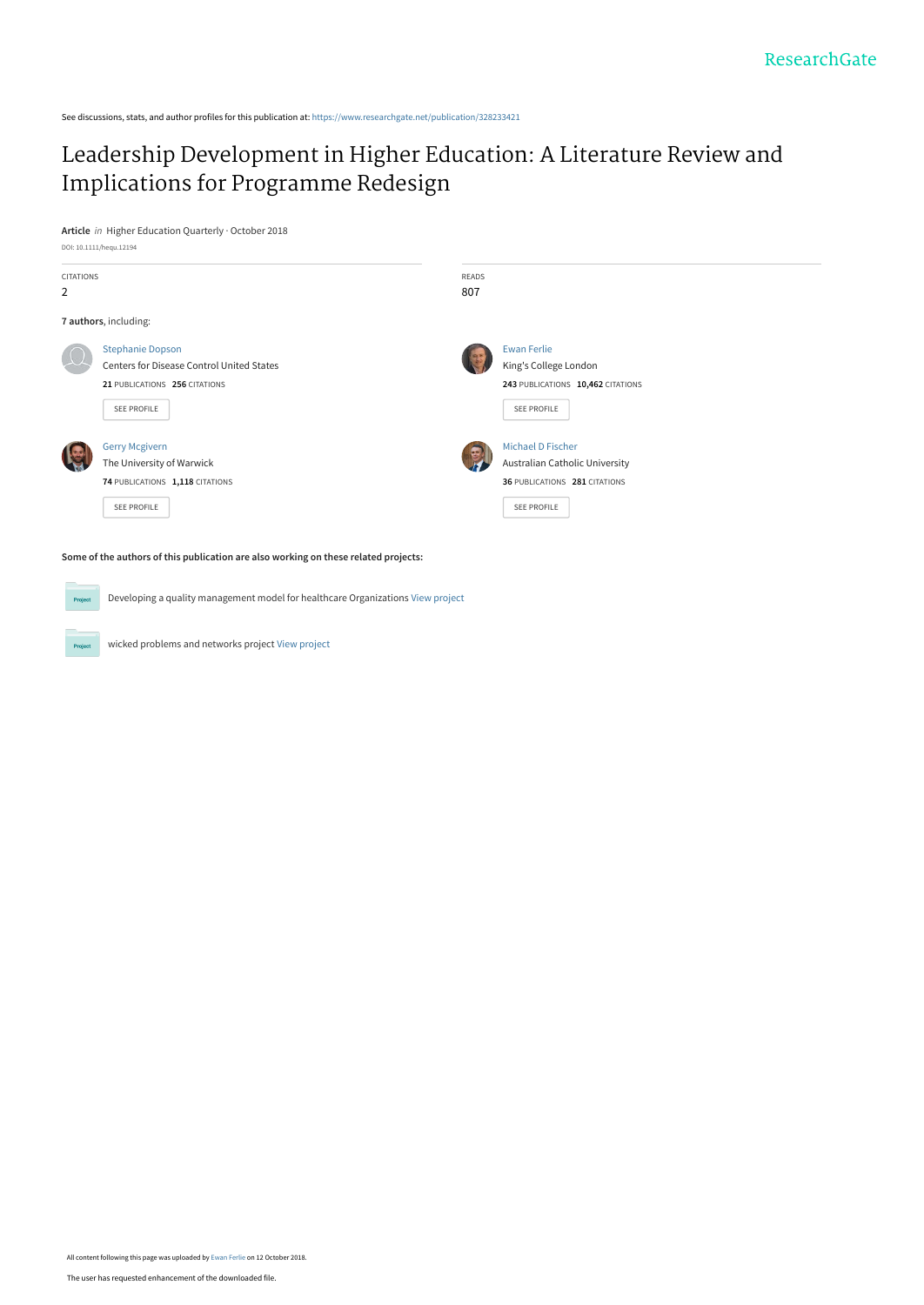# **Leadership Development in Higher Education: A Literature Review and Implications for Programme Redesign**

Authors:

| Professor Sue Dopson     | Said Business School, University of Oxford                  |
|--------------------------|-------------------------------------------------------------|
| Professor Ewan Ferlie    | King's Business School, King's College London               |
| Professor Gerry McGivern | Warwick Business School, University of Warwick              |
| Dr Michael D Fischer     | Faculty of Law and Business, Australian Catholic University |
| Dr Mahima Mitra          | Said Business School, University of Oxford                  |
| Dr Jean Ledger           | Faculty of Population Health Sciences, University College   |
|                          | London                                                      |
| Sonja Behrens            | Warwick Business School, University of Warwick              |

Address for corresponding author: Sue Dopson, Said Business School, Park End Street, Oxford, OX1 1HP, [Sue.dopson@sbs.ox.ac.uk.](mailto:Sue.dopson@sbs.ox.ac.uk)

Key words: Leadership development / literature review / LD programme redesign

# **Suggested reference:**

Dopson, S., Ferlie, E., McGivern, G., Fischer, M.D., Mitra, M., Ledger, J. & Behrens, S. (2018) 'Leadership Development in Higher Education: A Literature Review and Implications for Programme Redesign'. Higher Education Quarterly (Forthcoming)

# **Abstract**

Leadership development (LD) activity and its effectiveness has not been explored rigorously across changing university settings globally. As Higher Education (HE) settings change radically throughout the world, HE professionals are operating in more uncertain environments, and leaders are taking increasingly complex and diverse approaches to their leadership roles. LD activities therefore become important in supporting this highly complex context, yet little is known in the literature about LD and its impact in HE. We examine peerreviewed work on LD in HE settings globally to understand what may be learned about its content, processes, outcomes and impact. Our results suggest the current literature is smallscale, fragmented and often theoretically weak, with many different and co-existing models, approaches and methods, and little consensus on what may be suitable and effective in the HE context. We reflect on this state of play and develop a novel theoretical approach for designing LD activity in HEIs.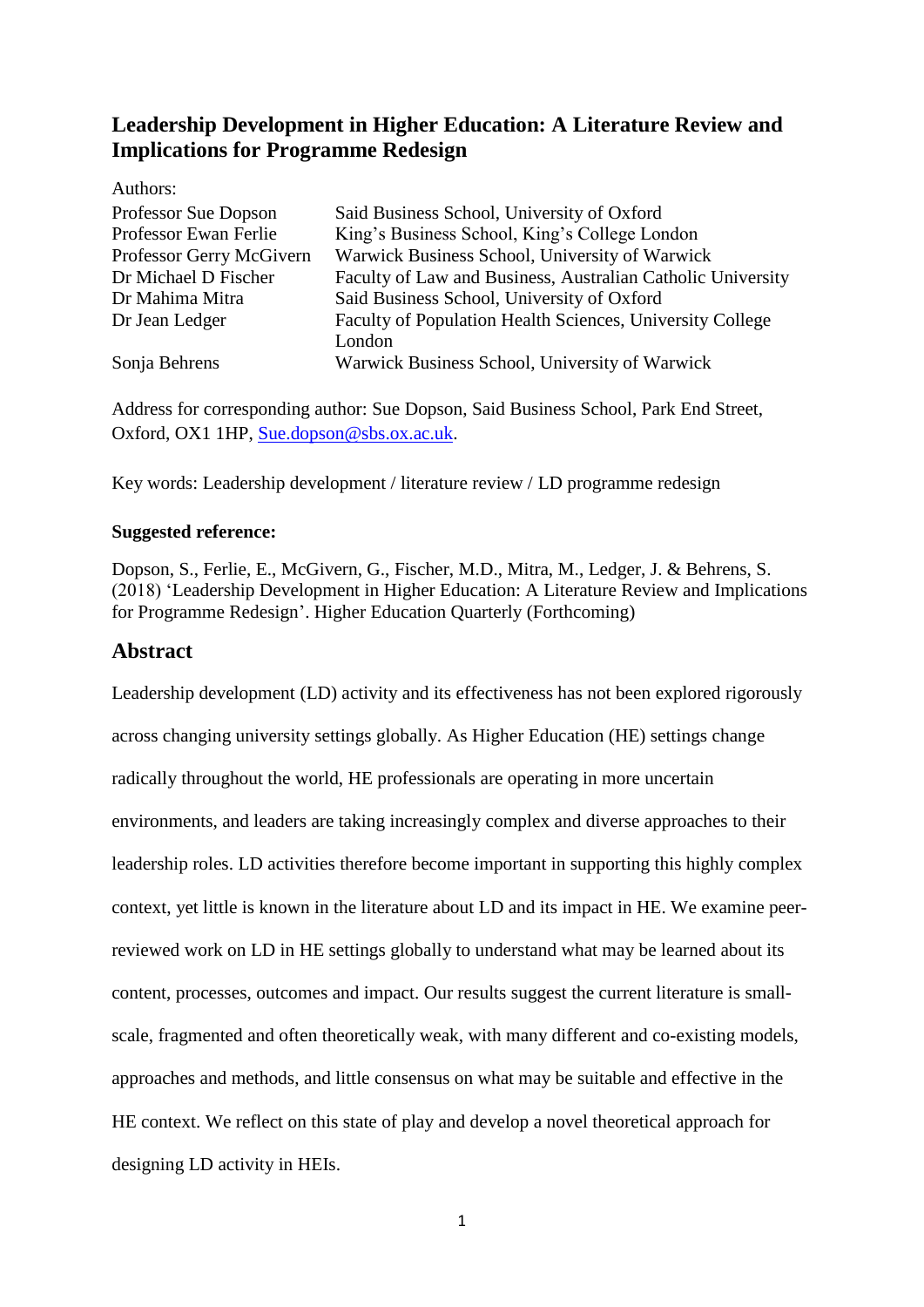### **The Changing Nature of Higher Education**

 Universities globally are facing novel challenges, as they become larger, more complex and multi-functional organisations. In many countries they are moving beyond their traditional core of teaching and research and old assumptions of public funding. They may be becoming increasingly "entrepreneurial" (Etzkowitz, 2004) (Etzkowitz and Leydesdorff, 2000), especially where they have strong science and technology departments.

A recent literature review on new organizational forms in the current UK HE sector (Ferlie and Trenholm, 2017) noted marketization, and globalization, as key meta level driving forces. Developing competitive behaviours and skills, therefore, becomes important for senior leaders. Within a globalised order, however, managing across to new partners and across traditional national boundaries is becoming more important. Digitization within the 'virtual university' is emerging as another major trend, dependent on strong Information and Communication Technology (ICTs) capabilities. Alongside greater competition also lies collaboration, with more strategic alliances, joint ventures and managed networks. These latter developments call for a distinctive, more cooperative and lateral leadership style than traditionally seen within the management of a single vertically integrated HEI.

 These long-term developments in the field raise questions about the ability of HE senior leaders to respond to increased institutional complexity. Our specific concern here relates to exploring whether senior HE leaders are being well-supported in addressing these current developments by LD programmes that may need, in our view, to consider issues raised by these broader field-wide developments and if necessary, refresh their content and approaches.

# **Objectives and Methodology**

 This paper draws a literature review carried out by the authors for the Leadership Foundation for Higher Education (LFHE) that examined peer-reviewed work on current HE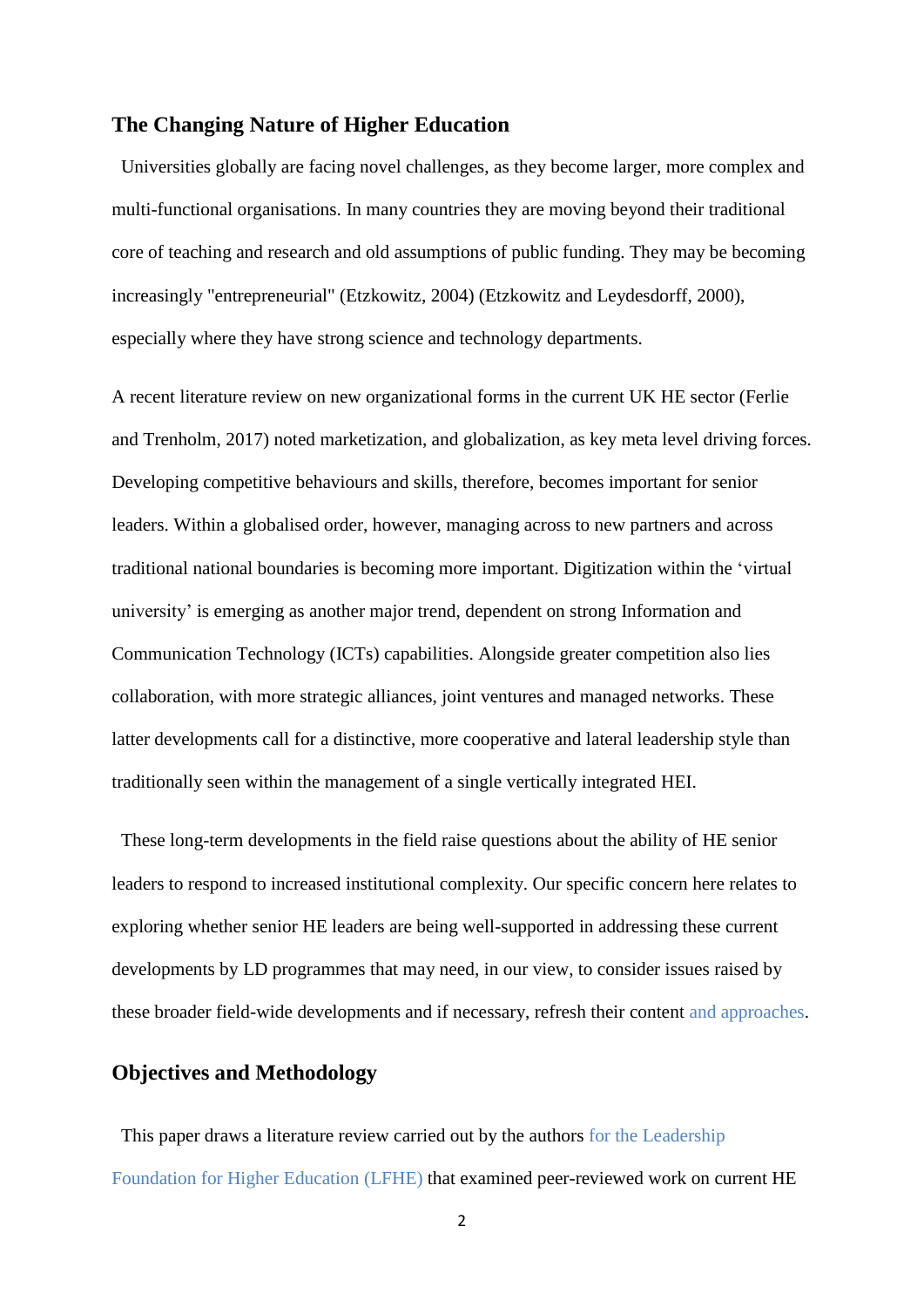LD programmes. By LD programmes we mean tailored training and development programmes, not including structured degrees such as MBAs. The study design was a structured review of international work published up to 2016. The finer details of our methodology and research design are presented in our report (Dopson et al, 2016) and briefly outlined in Figure 1 below.

#### *<insert Figure 1 about here>*

 To summarize, the authors met with a library team to devise an overall search strategy and specific search terms (see Table 1) then applied to review HE publications across 4 databases: ProQuest Abi/Inform, Business Source Complete, IBSS and ERIC. The search was an iterative process, with terms progressively refined to increase the relevance of results. The initial results were appraised through a review of abstracts, each undertaken by a minimum of two academic team members. Abstracts were filtered for their relevance for the objectives of the review; with descriptive and atheoretical papers excluded. They were reviewed for 'quality', defined as with a reliable empirical base and/or being theoretically sound. Given very few high-quality articles were returned initially, the search was supplemented by an additional review of 12 journals rated highly by five-year Impact Factor (scoring three and above) using the same search terms.

#### *<insert Table 1 about here>*

 The filtered articles were read and scored by team members (where possible, in pairs) across four core domains, namely, relevance to the objectives of the review; appropriate methodology; sound theoretical base; and novelty/interest. Each paper was given an overall score of 1 to 3 (three being the highest). Papers with scores of two or higher were included in the final review. Only 15 papers were included for full review following this process; another 17 were identified from searching references and citations of those selected papers, bringing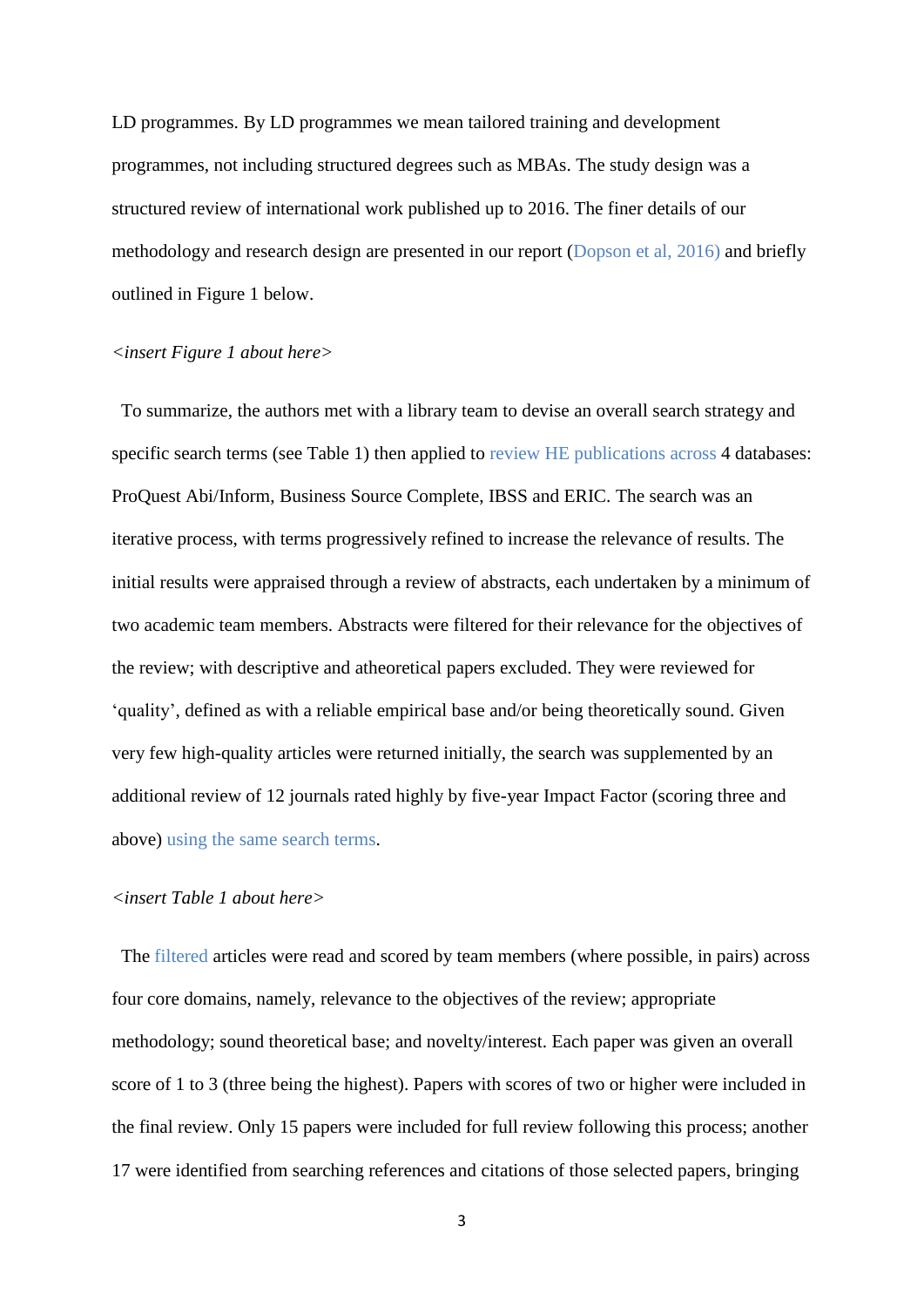the total to 32. Citations were searched using Web of Knowledge, Scopus and Google Scholar.

 A review of these papers revealed some limitations; one was a lack of sources exploring the impact of LD specifically in HE. As this was a key domain of interest to us, we then conducted a second, broader search of peer-reviewed work on the impact of LD in general (and not specifically in the HE arena – see Table 1, group 2), which yielded 37 additional papers.

 Our core purpose here is to examine both these sets of international peer-reviewed sources to discover what we may learn about the content, process, outcomes, and impact of LD in HE settings. Although our search was global, the full papers reviewed came from a few countries, namely, Australia, Canada, France, Germany, New Zealand, Portugal, South Africa, Turkey, UK and USA. The research base uncovered was small-scale, fragmented and noncumulative, revealing a paradox – although the HE sector is a knowledge-based industry, it has not studied its own effectiveness rigorously, at least in the LD field examined here. As we were interested in examining *peer-reviewed* publications on LD programmes in HE (as per the project scoping process), the analysis that follows excludes some seminal core but nonreviewed texts on leadership in HE.

 The article is organized as follows: we present a summary of 32 international studies on LD in HE that survived our 'quality sift first (clusters 1-3 below), followed by results from the second, broader review of peer-reviewed work on the impact of LD in general (cluster 4). We then offer some broader reflections on HE LD and propose a holistic model of leadership in HE to inform the design of future LD. Using the UK HE landscape as an illustration, we conclude by offering an agenda for building up a more robust research base.

# **Leadership Development in Higher Education: Key Themes**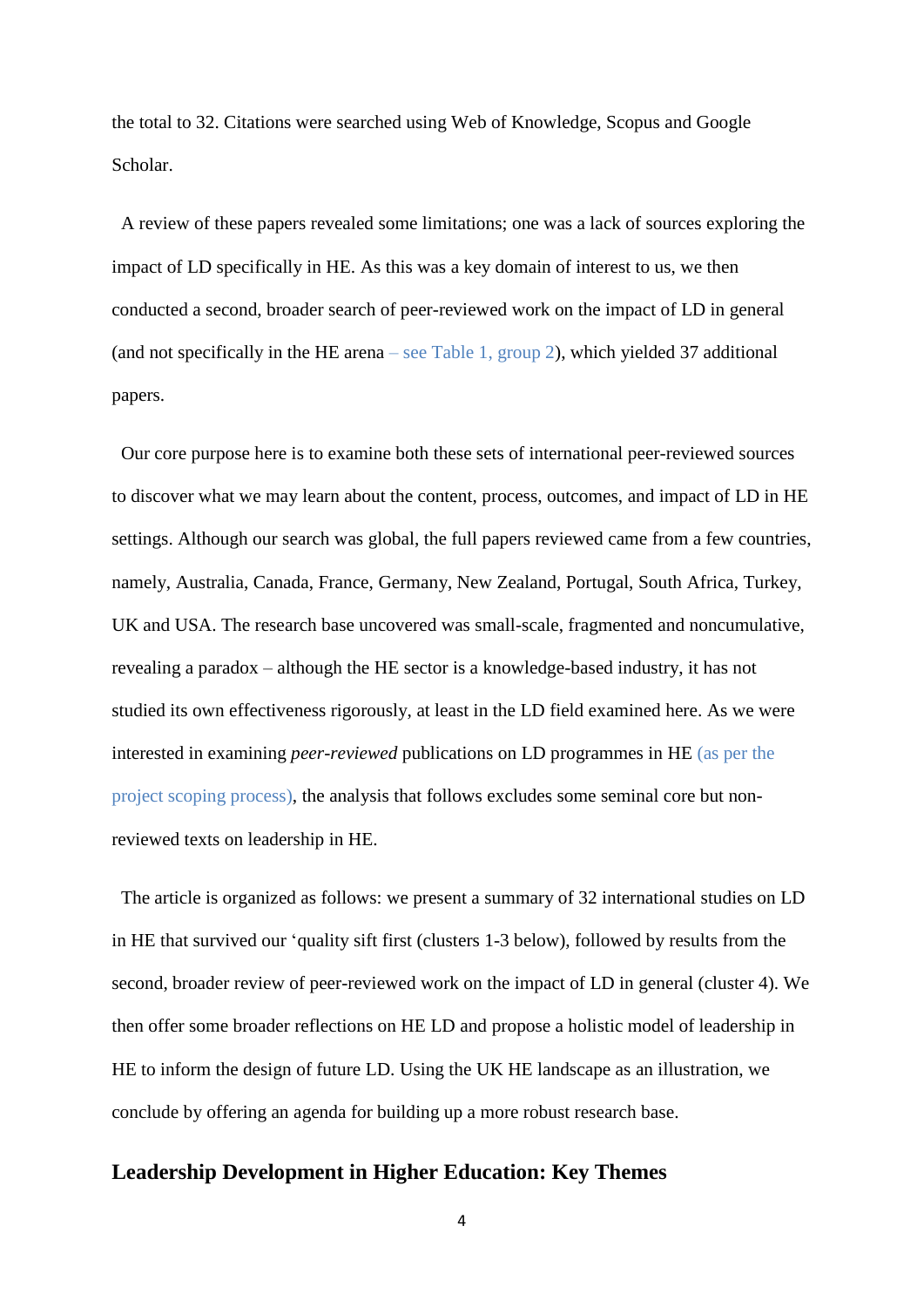Only a small number of key articles offered clear accounts of methods, data sources and theoretical contribution and survived the analysis of a larger number of papers initially identified in our search. Only 32 papers met our criteria, repeating Bryman's earlier finding (2007) of a very limited research base. The literature also suggests few promising leadership interventions in the sector that have a reliable evidence base and/or are theoretically wellinformed. The material reviewed often uses "*leadership* development" interchangeably with "*leader* development', creating confusion. Apart from Day (2000), we rarely found any considered discussion of differences between these two distinct concepts. "Leader development" is associated with the development of the organisation's "human capital" (*individual* skills, knowledge and abilities) yet "leadership development" is associated with the development of its "social capital" (building networked relationships among multiple individuals, thus improving organisational effectiveness) (Kark, 2011; Day, 2000). This ambiguity presents challenges for assessment and measurement (Bolden et al, 2008).

 The 32 papers fell into three clusters discussed below. A fourth cluster of work (37 studies) emerged from a follow-on search which *specifically* focused on "leadership metrics" as a distinctive topic, also discussed below.

#### **Cluster 1: LD Content**

#### *Content specific to HE settings*

 This sub-cluster contained 11 studies with implications for LD content in HE settings, including literature reviews, empirical work, and novel leadership theories*[1]*. Bryman's (2007) structured review of peer-reviewed studies on "effective leadership" in HE in the UK and USA suggests 13 aspects of effectiveness, including: (i) a clear sense of direction and a strategic vision; (ii) preparing departmental arrangements to facilitate the direction set; and (iii) being considerate. The generic nature and mutual tension between these indicators leads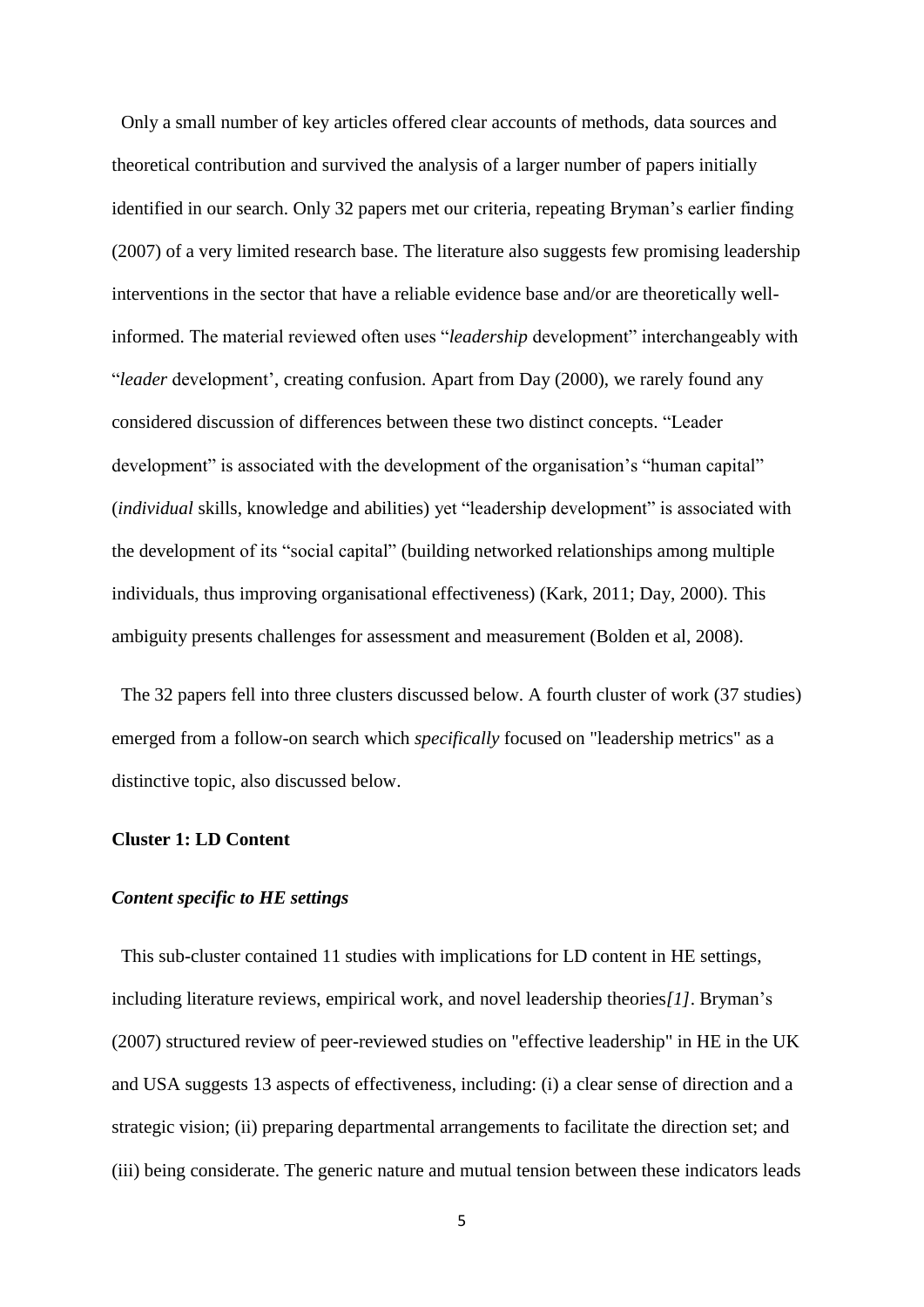Bryman to conclude that converting them into a *list of competences* and teaching them within a LD programme is difficult. In a subsequent empirical study of 24 UK-based leadership researchers, Bryman and Lilley (2009) find their research participants as sceptical of generic leadership competency frameworks, and focussed, instead, on the *context* that shapes leadership styles. They found the following HE characteristics as key for generating LD content: collegiality; the desire for autonomy; individualism; a prime loyalty to the discipline rather than the employing organisation; and tensions with "difficult" colleagues resistant to management. Debowski's (2015) commentary adds two more core values namely: consultation and respect for staff.

 Bolden et al's (2003) review of leadership theories and competency frameworks notes that "a somewhat limited version of "transformational" leadership is being promoted" (p.37), and that there should be a greater focus on how leaders interact with followers within HE (also see Brown, 2014 on transformational leadership). Yet Angawi (2012) proposes 'Neo Charismatic Leadership', closer to the transformational rather than transactional model, which involves: projecting a vision and enrolling others into it; being sensitive to other people's needs; risk taking; unconventionality; and altruistic/ethical behaviour. Bryman suggests a participative *leadership style* can be effective in HE as it "fosters a collegial atmosphere and [advances] a department's cause" (Bryman, 2007, p.706). Bolden et al's later paper (2014) offer a broader, bottom-up and societally-engaged model of academic leadership where the academic profession as a whole has a role in self-governance and outreach. We believe that an empirically-grounded study of alternative leadership styles (e.g., see Franco-Santos et al, 2014) and approaches such as lean leadership and management could offer significant contributions to new LD content for HE.

 Bolden et al (2003) acknowledge the present *weak evidence* relating to proposed HE competences, and the need to develop more robust evidence-based frameworks. Hamlin and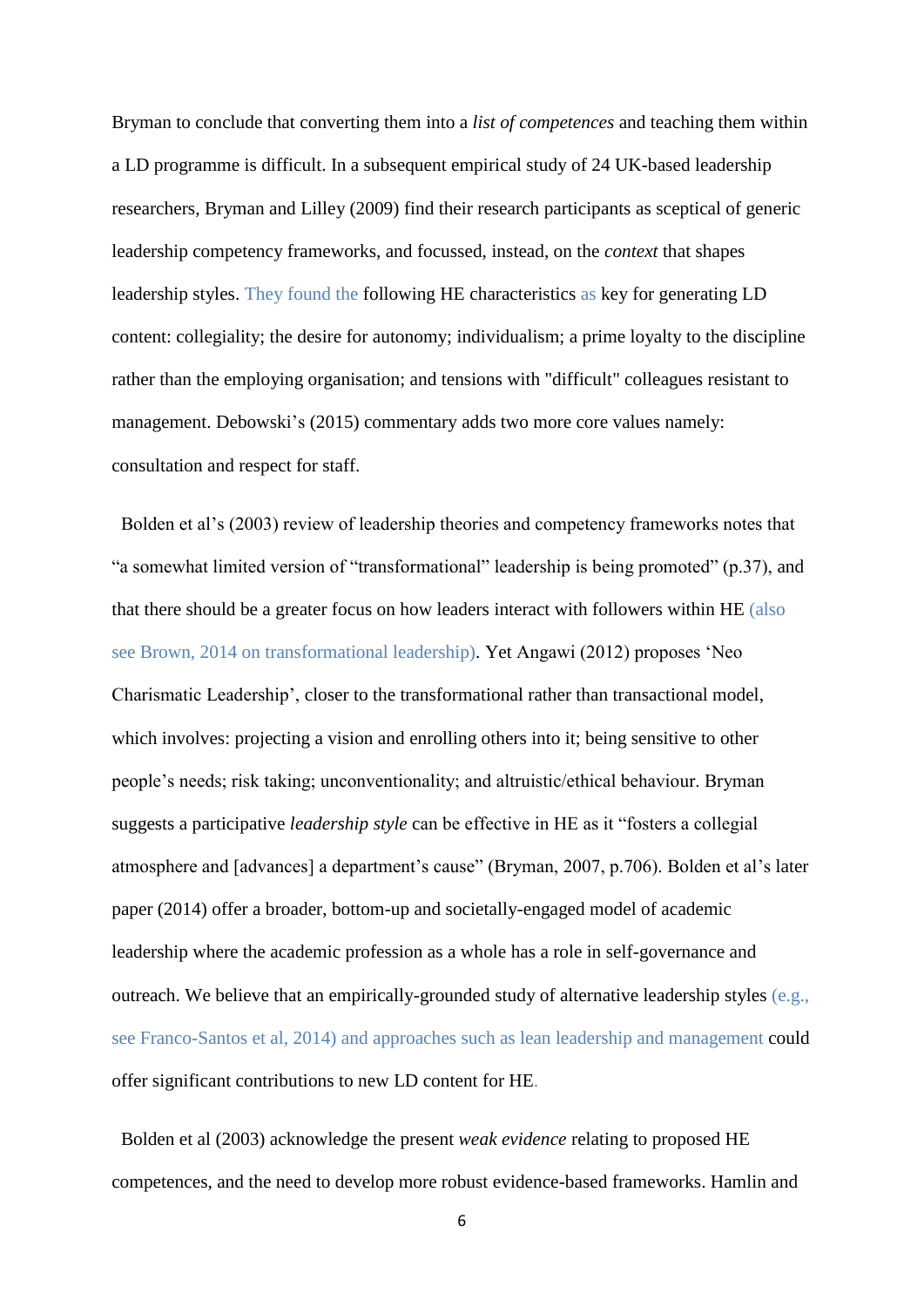Patel (2015), build on Bryman's (2007) work within a French university and similarly stress that empirically-based behavioural indicators (such as those reported in their study) could develop "evidence-based LMD [Leadership and Management Development] initiatives [as they] would likely be more effective than conventional LMD programmes" (p.308). Parrish's (2015) review and subsequent empirical work on Australian academics suggests that emotional rather than just rational intelligence may be an important leadership competence to nurture in the sector.

#### *Content on gender and diversity*

 A second sub-cluster of 6 studies*[2]* examined *gender and diversity* in HE leadership: three studied leadership experiences, styles and contexts specific to women: Collings et al (2010) explored women's own perceptions of how formal and informal experiences influence their professional development in New Zealand; Deem (2009) applied a feminist perspective to analyse the possible tension between the principles of excellence and diversity in UK HE, and DeLourdes Machado-Taylor and White (2014) explored the role and leadership style of senior women leaders in universities in Australia and Portugal. The other three studies examined leadership programmes specifically designed for women. DeFrank-Cole et al's (2014) mixed methods evaluation explored a women's leadership initiative in one American university, designed as facilitated group coaching sessions to enable women to "hone their leadership skills, develop concrete strategies to address their individual leadership challenges, and create an engaged leadership community and network" (p.54). Harris and Lebermam (2012) studied the impact of an LD programme for senior women in New Zealand universities that aimed to "examine leadership attributes and reflect on strategies; [and] increase knowledge of a range of management competences" (p.33) relating to tertiary education and research funding.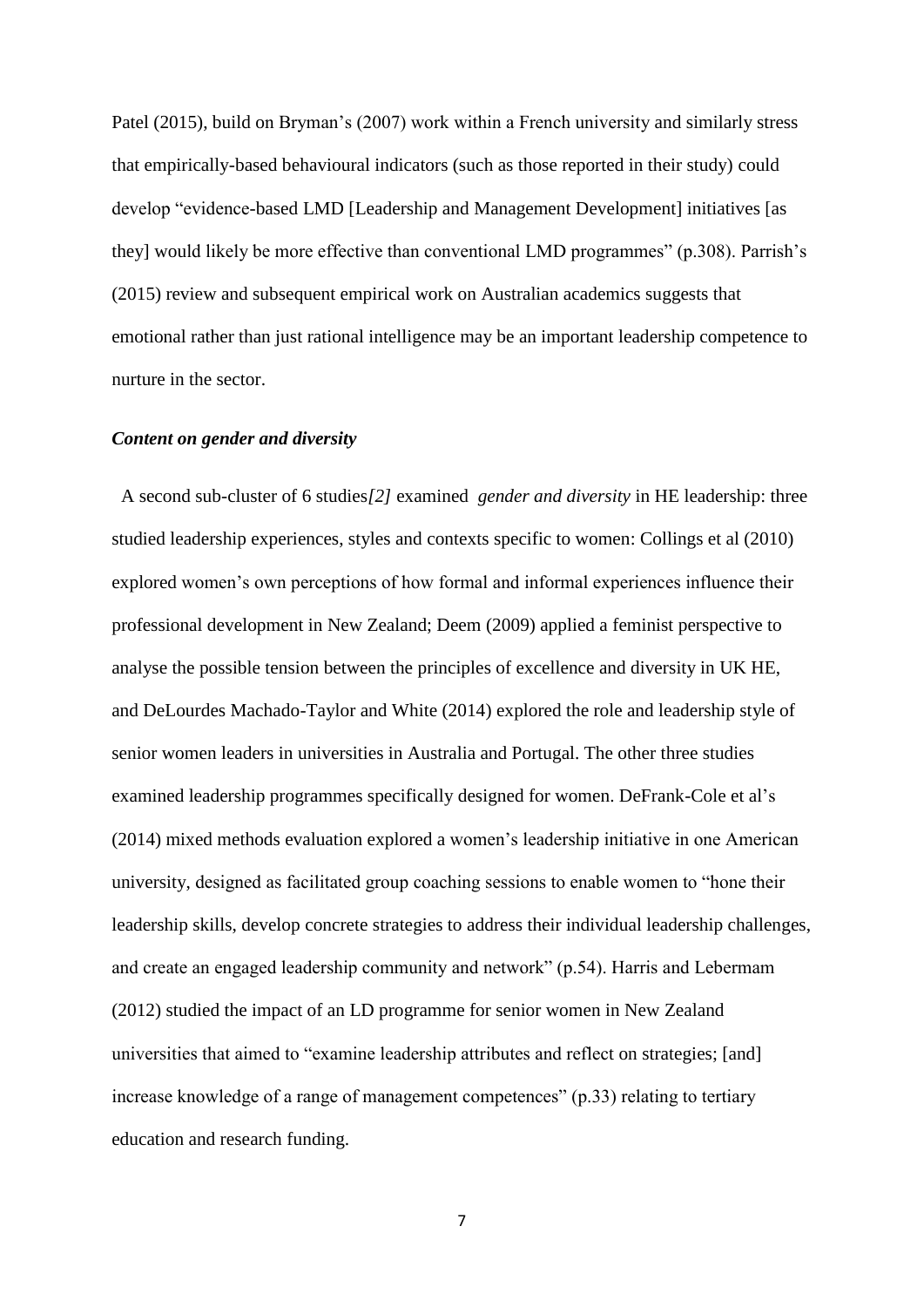Although the studies lack rigorous and cumulative empirical findings, they highlight the need to consider implications of greater diversity – a factor that now may be affecting the uptake of LD programmes in HE. These papers also raise the question of follow-up work in supporting and sustaining a more diverse leadership grouping in HE. One interview-based study of a cohort of eight women in an Australian university concluded: "the mid-career women academics are facing workplace relationships that have been institutionally inherited. They are attempting to build on these as they aspire to leadership, which is not leading to vertical promotions. The unconscious gendered views are discussed as a block in developing hard skills" (Gallant, 2014, p.234). An implication is that formalised leadership and skillbased programmes may be more helpful in 'unblocking' such unconscious gendered views rather than experiential methods which do not shift these gendered notions.

#### **Cluster 2: LD Design**

 This second cluster comprised 11 *empirical studies[3]* in HE settings with the potential to inform LD programme design. These studies reflect an overall felt need for LD opportunities in HE (Morris and Laipple, 2015; Scott et al, 2010; Wolverton et al, 2005; Deem et al, 2007), alongside a recognition that their lack can result in negative effects, for example, leader ineffectiveness and burn out (Morris and Laipple, 2015).

 Scott et al's (2010) Australian study suggests programmes should be based on principles of "just in time and just for me" learning; and include face to face and online access to highly performing role holders for comparative learning; alongside case studies and workshops which address situated knowledge and carve out time to do so. Tolar's (2012) US study suggests using mentors as a key design component, while Turnbull and Edwards' (2005) UK study concludes that leading academics is challenging. They suggest programmes need to be attentive to distinct leadership needs at different levels of seniority. They support designing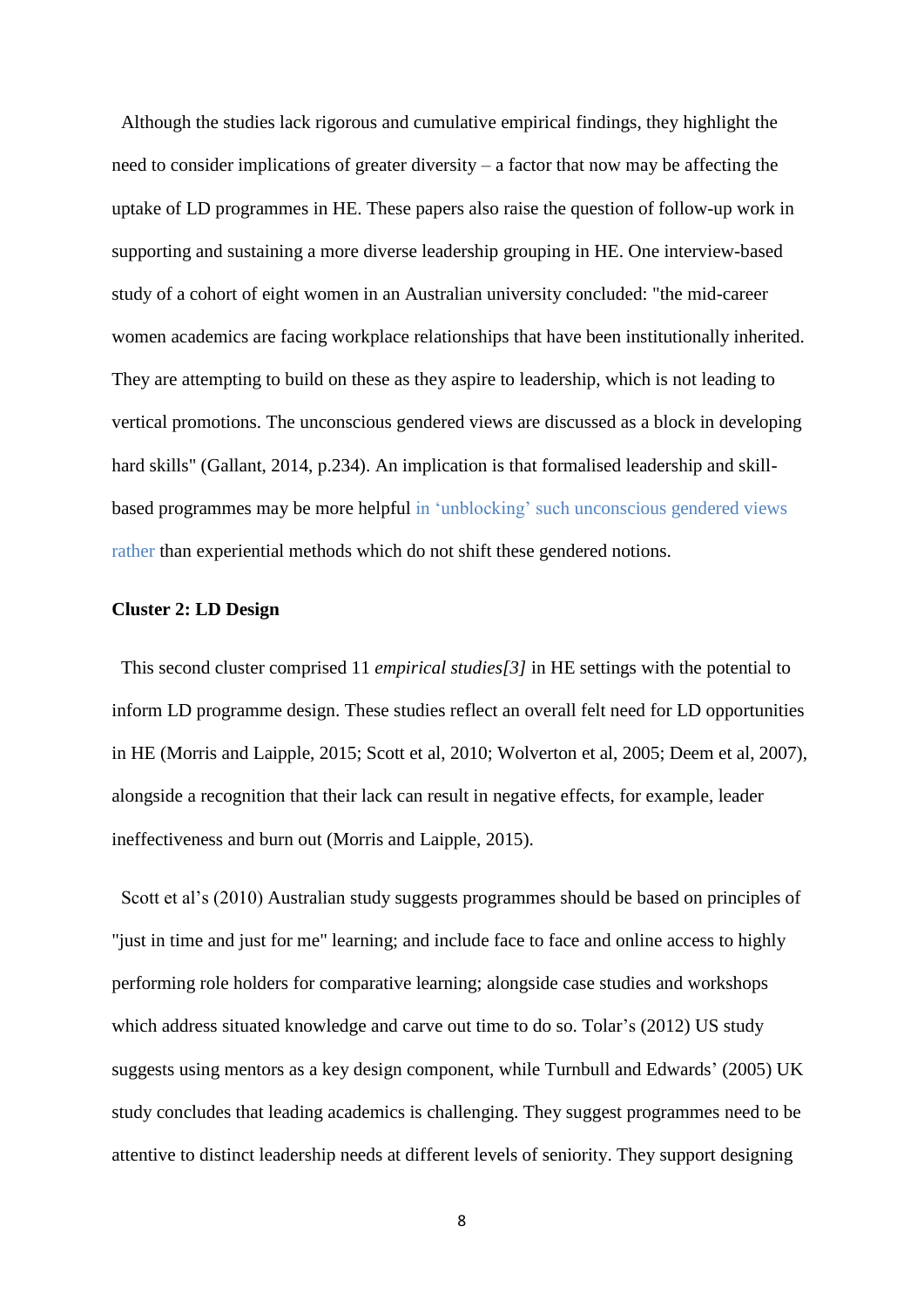programmes that focus on the adoption of transformational rather than transactional models of leadership.

 Haddon et al's (2015) work on an American academic institution suggests that combining continuous communication and decisiveness may be an effective style in crisis situations (such as funding cuts) in HE. Deem et al (2007), who similarly explored the impact of New Public Management reforms in UK universities, recommend specific domains for the design of development programmes, namely, financial management; culture change; acting as a change agent; dealing with assertive consumers; entrepreneurship; performance management of academic staff and risk management (p.147).

 Rowley and Sherman (2003) consider the issue of hybrid roles in academia such as research/academic and leadership/management, suggesting it is important to distinguish 'willing hybrids' from the 'incidental hybrid' (McGivern et al, 2015), and design leadership programmes that enable them to undertake a longer-term transition to these dual roles and identities.

 Akbulut et al's survey (2015) of 700 faculty members examined the leadership effectiveness of departmental heads in a Turkish University by comparing the 'compete' and 'collaborate' functions, indicating the "integration of complex leadership functions is useful for understanding how department heads respond more effectively to varied situations" (p.458), given awareness of such roles "might provide leaders with a profile of effectiveness that can be used to prepare leaders for future challenges" (p.459). Vilkinas and Ladyshewsky's (2012) study of the perceived effectiveness of academic programme directors in Australian universities found directors as weak on integration aspects of their role (learning, change, systems working) and suggest LD activity should seek to increase self-awareness for achieving greater balance between the roles and responsibilities that leaders put their energies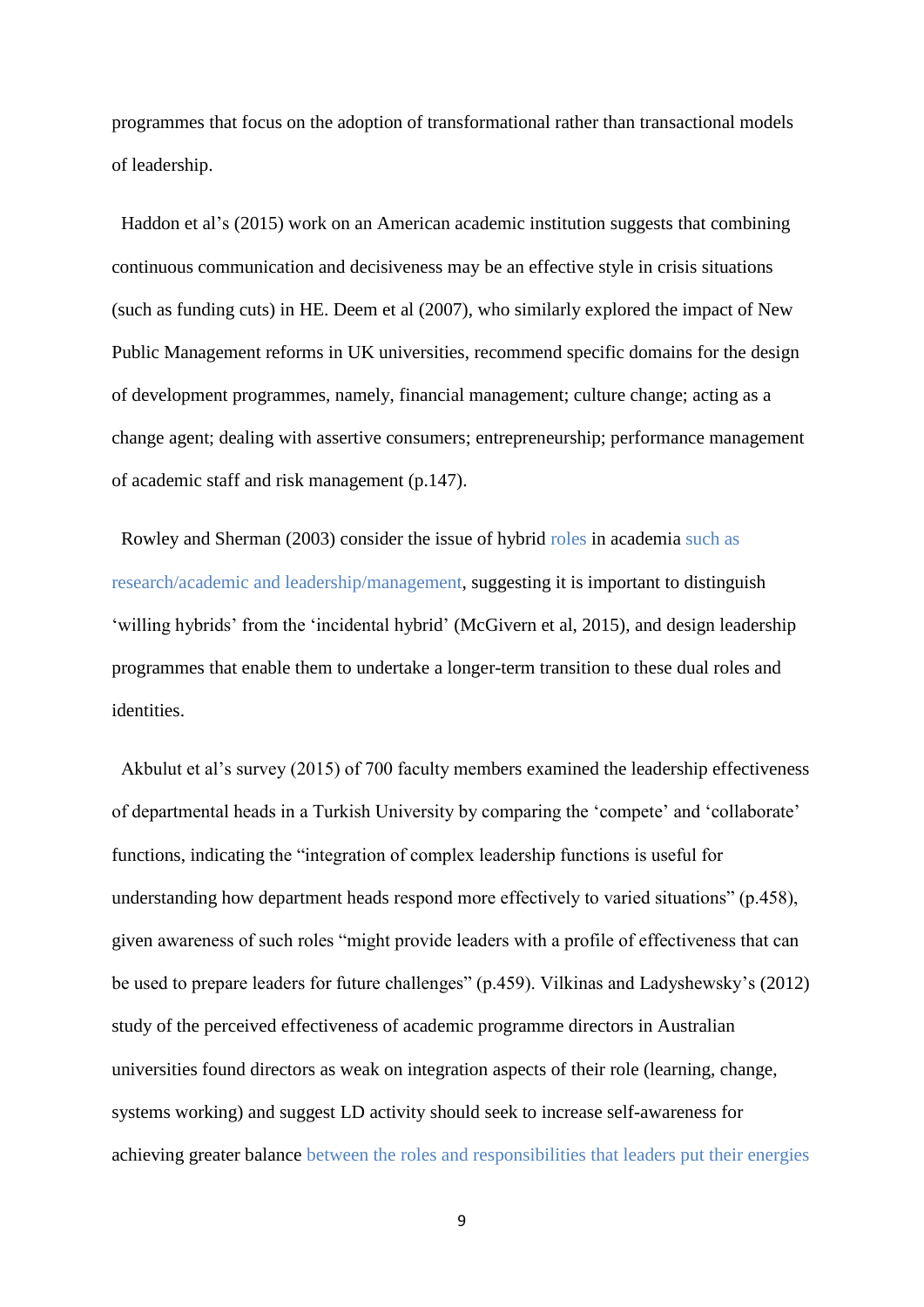in. Wolverton et al's (2005) needs assessment informing the design of an LD programme for incoming departmental chairs similarly stressed the need to incorporate learning around role balancing and preparing departmental chairs in advance of taking up posts.

 Spendlove's (2007) well-cited paper explored leadership competences at senior managerial levels in British universities, finding leaders needed to retain a self-identity as an academic. An implication, then, was LD models should be designed around sectorally-related characteristics such as academic credibility and visibility rather than by borrowing from other fields (such as Business). Incorporating succession planning processes and strategies into LD was also key.

# **Cluster 3: LD Outcomes**

 This cluster comprised 4 studies*[4]* that addressed the *outcomes assessment* of HE LD programmes. Only one mapped outcomes in a longitudinal evaluation; while the others looked at short- or medium-term outcomes. Chibucos and Green (1989) assessed the impact of the American Council on Education Fellows programme, on the long-term career outcomes of participants. They found that 56% of participating fellows achieved the position of Dean or higher, while a significant number became university presidents. In McDaniel's (2002) later short-term evaluation of an updated version of the same programme in 2000, both content (for example, "demonstrates understanding of issues of academic administration") and communications (for example, "articulates and communicates a vision") related leadership competences were included in a self-administered and self-assessed learning outcomes framework completed by participants before and after the programme. We believe, however, that such competency-based outcomes evaluations could become unreliable to senior leadership and the complex work typical of the HE sector. Ladyshewsky and Flavell (2011) examined the medium-term impact (6- and 12-month outcomes) of an LD programme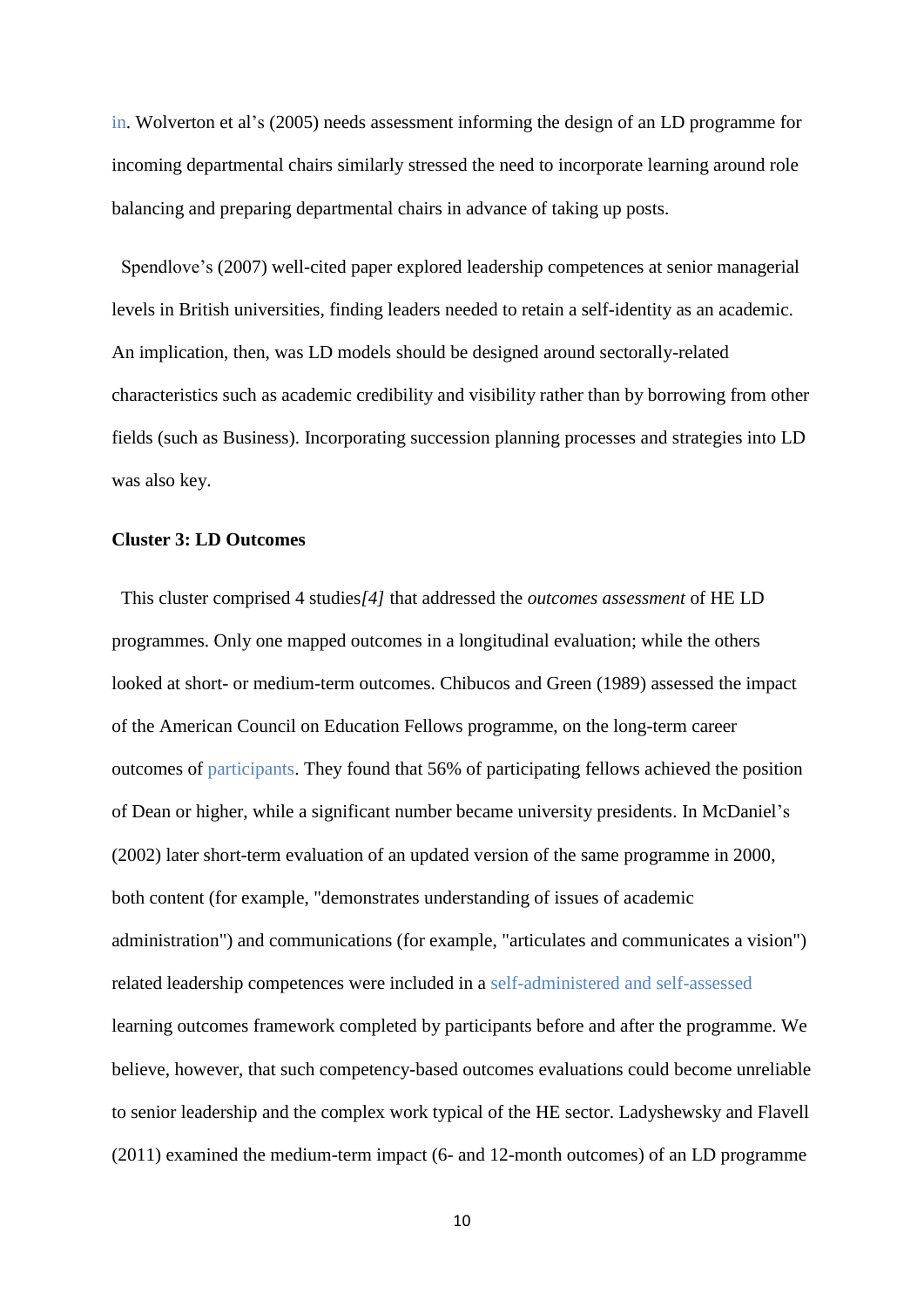in an Australian university for mid-level programme coordinators by interviewing 10 participants and found one key outcome, sustained up to 12 months, was an increase in "confidence" and empowerment.

 Our analysis of this cluster suggests an extremely small set of peer-reviewed work addressing outcomes assessment of LD in HE. This literature lacked both consistently defined measures clearly linked with different aspects of LD, as well a clear analysis of the timeframes within which different kind of outcomes might best be measured. We therefore decided to undertake an additional search specifically focussed on leadership metrics in general, rather than as a distinct topic specific to the HE sector. The key messages from this extensive search are discussed in Cluster 4; but are expounded further in Dopson et al (2016).

#### **Cluster 4: LD Impact**

 Thirty-seven additional papers were examined in this cluster. Their predominant themes included: exploring the impact of different leadership styles (distributed and transformational) on individual leaders and subordinates*[5]*; changes in leader traits, skills, behaviours, knowledge and networks from leadership training*[6]*; and evaluating complex LD outcomes*[7]*. The methods of evaluation included: summative and formative*[8]*, 360 degree evaluations*[9]*; and analysis of return on investments*[10]*.

## *Impact of leadership styles*

 The literature evaluating the impact of leadership styles extends beyond individual leaders to consider subordinates (Dvir et al, 2002; Kelloway et al, 2000). While a valuable starting point, a more nuanced evaluation of the relationship between LD and the impact on the performance or growth of subordinates is often missing. Some authors reflected that transformational leadership behaviours should be studied as separate sub-dimensions rather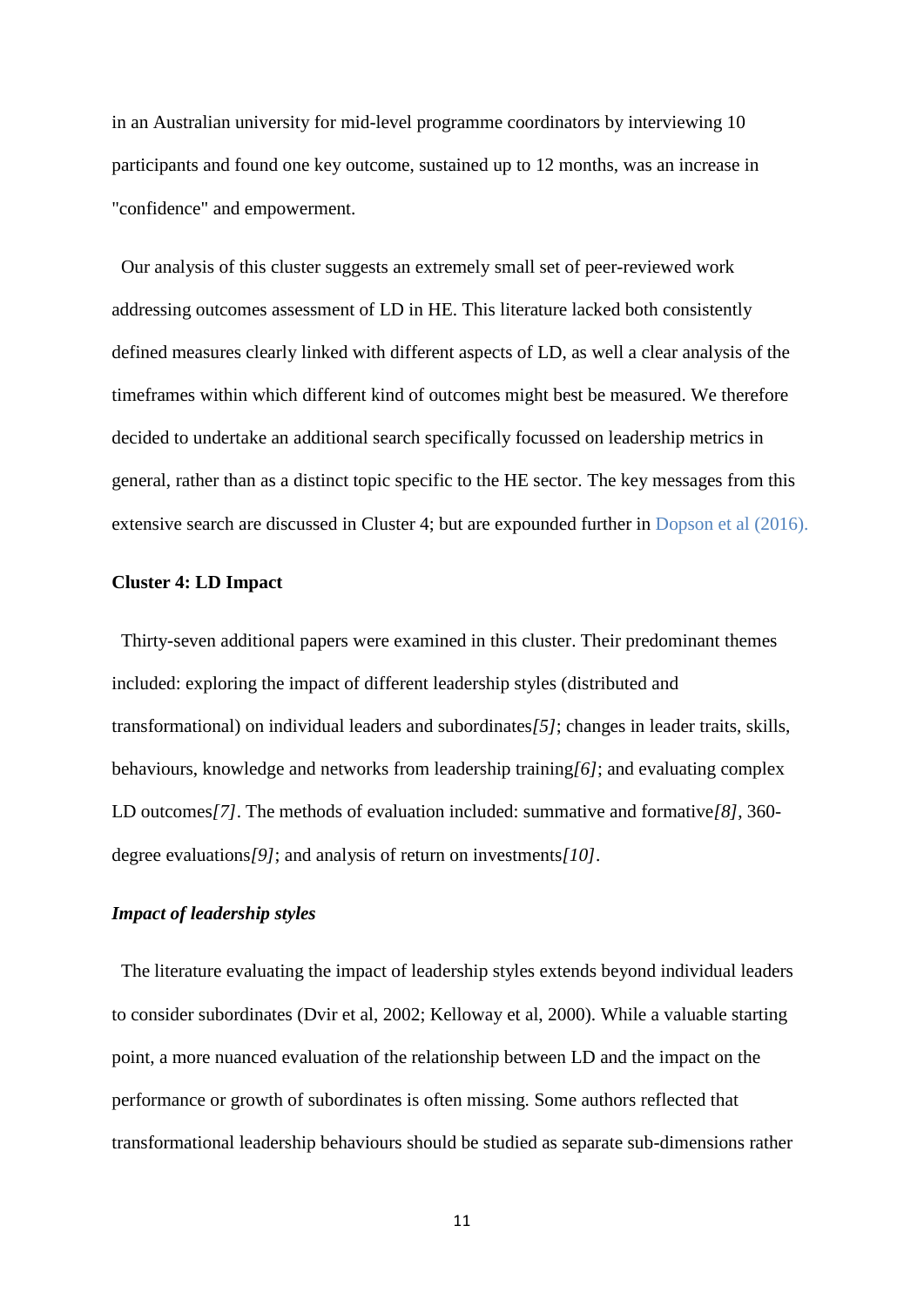than a unified whole (Hardy et al, 2010; Martin et al, 2012). This literature recognizes that leadership is a contextual, processual, relational social, political and temporal phenomenon (Bolden et al, 2008; 2009). We also argue there is a need for a broader set of theories and methods because the outcomes of LD are not always linear or progressive. This goal may be achieved by studying team and organisational development and effectiveness (Harris et al, 2007; Martineau et al, 2007; Spillane et al, 2001; Spillane et al, 2004), understanding leadership in different cultural contexts (Avolio et al, 2009c), as well as the variable impact of male versus female leaders (Avolio et al, 2009a).

#### *Impact on leader(ship) traits, skills and leader networks*

 Reflecting the prevailing *leader*-centric focus, the studies examined tried to measure changes in individuals' traits, skills and behaviours (Avolio et al, 2009c; Cummings et al, 2008; Ely et al, 2010), including values, mindsets and (self-) perceptions of self-efficacy (Amagoh, 2009), and how superiors think subordinates developed following leadership training (Abrell et al, 2011). Day (2000) and Day et al (2014) additionally emphasise *leadership* rather than *leader* development as an organizational activity and collective accomplishment. They seek to link "process models with relevant outcomes" (p.79) by defining the functions that are expected to develop because of LD.

 Some studies suggested that measuring or evaluating leaderships traits is difficult. Orvis and Ratwani (2010) examine the recent movement towards self-development to supplement formal LD. They show how leaders may grow on a personal and voluntary basis beyond formal requirements through self-development activity (e.g., structured reflection) and also acknowledge that evaluating such activity can be challenging. In evaluating leadership programmes promoting reflection as a skill, Blacker and Kennedy (2004) find evidence of their overall usefulness but also note difficulties with measurement. Hoppe and Reinelt's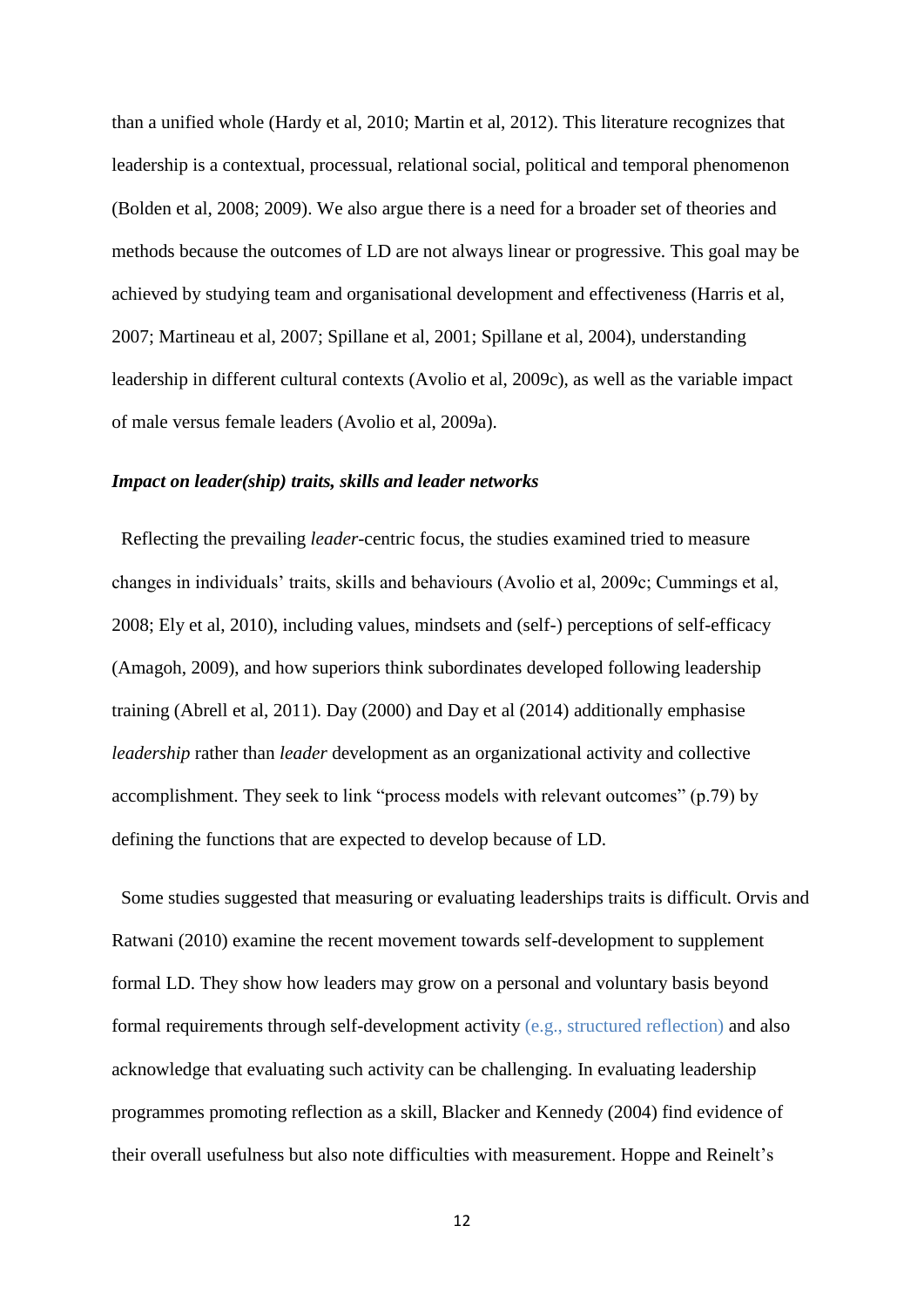(2010) framework for conceptualising (bonding, bridging) and evaluating (connectivity, health) various leadership networks notes that few techniques have been developed to evaluate outcomes and impact. Ely et al's (2010) literature review on evaluating leadership coaching suggests that very diverse outcome measures, each different for individual clients, makes it difficult to aggregate, compare and evaluate the overall impact of programmes.

#### *Evaluating complex LD outcomes*

 Avolio et al (2009a) note that LD programmes indirectly affect followers, organisational learning, cultures and communities and suggest that this extreme complexity makes impact difficult to explain. Leskiw and Singh (2007) argue that LD evaluation may not be measurable in quantifiable terms and therefore those evaluating LD programmes need to ask "the right questions", including whether the metrics used to evaluate LD reflect organisational aims and whether these aims can indeed be measured. These studies raise questions about whether the leadership models that LD programmes are based upon, and the measures chosen to assess impact, influence reported outcomes more than the real-world impacts of LD courses themselves.

 Yet our review reveals some models that could facilitate evaluation of complex LD programmes. Kirkpatrick and Kirkpatrick's (2006) four-stage model of responses to learning is recommended by Leskiw and Singh (2007). It incorporates a concern for: immediate response, learning, behaviour and impact as part of its wider evaluation framework that can be applied with diverse participants on a variety of issues. McAllan and MacRae (2010) use this model to evaluate learning from an LD programme in a large, local authority social work service, employing various techniques such as: knowledge tests on taught inputs; semistructured questionnaires; one-to-one interviews with participants, peers and mangers; and focus groups. Yet King and Nesbit (2015) are critical of the Kirkpatrick model as such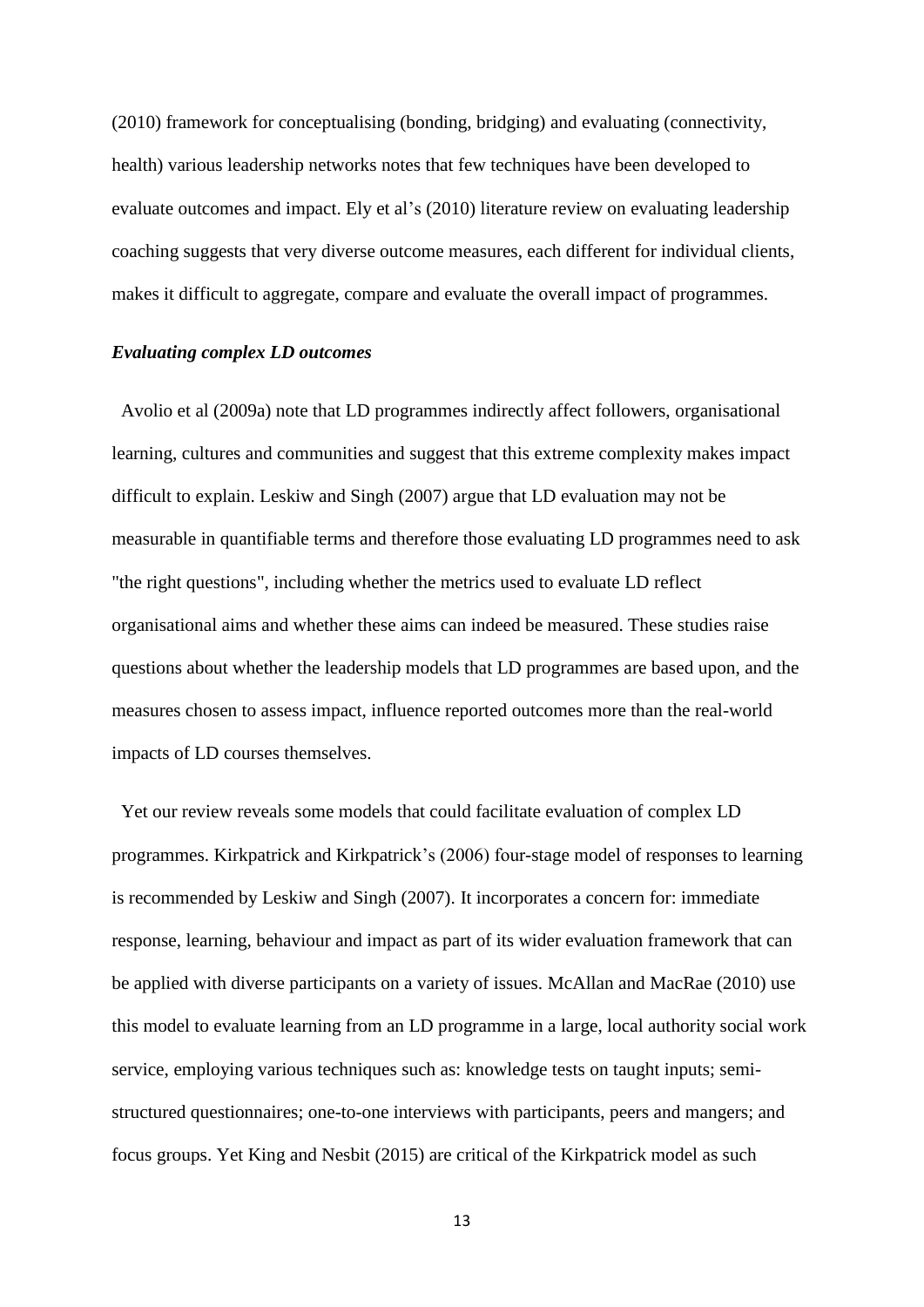evaluations are superficial. Comparing the results of the Kirkpatrick model in a quantitativepost programme evaluation with their own longer-term qualitative approach, the latter uncovered the emotional impact of the learning experience and explored, more deeply, links between the behavioural and cognitive changes reported.

 A second model, suggested by Bolden et al's (2003) review, draws on Rodgers et al (2003) and considers leader(ship) development initiatives along two dimensions – processes (individual or collective) and approaches/models (prescriptive or emergent). They find an almost exclusive emphasis on the individual-prescriptive type, but not enough attention paid to the collective-emergent type. Russon and Reinelt's (2004) third model emphasises the usefulness of 'programme theory'  $(p.105)$  – a description of how and why a set of activities is expected to lead to outcomes and impacts. Given this 'theory of change' (p.105), evaluation seeks to gather evidence to prove or disprove it.

#### *Evaluation methods*

 Ely et al's (2010) review of how leadership coaching might be evaluated suggests both summative (final outcomes) and formative evaluations (interim processual and developmental markers) methods as beneficial. Their three recommendations for undertaking such evaluations (p.35) are: (i) using multi-source data (from subordinates, peers and superiors and measures of business impact); (ii) measuring changes in the attitudes, performance, and retention of clients and their subordinates; and (iii) "distal outcomes", observable months or even years after the intervention. Other authors also support using multisource data, particularly 360-degree feedback, in evaluating leadership and LD outcomes. Alimo-Metcalfe and Alban-Metcalfe (2004) investigate how to maximise development opportunities for head teachers in an LD programme and find 360-degree feedback as extremely valuable. Day et al (2014) and Solansky (2010) support using 360-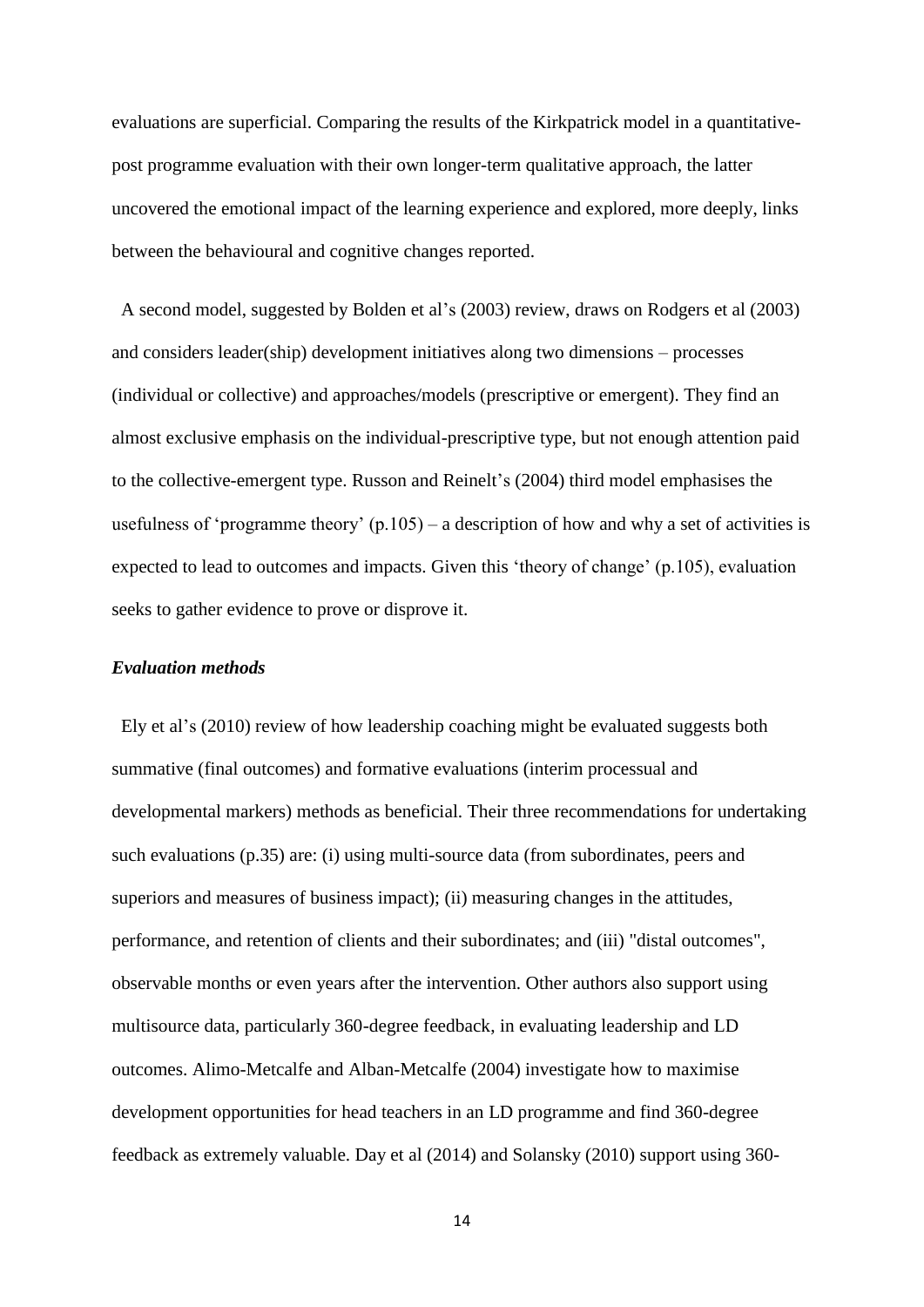degree feedback to enable leaders to understand their strengths and weaknesses, instead of only self-reports. Finally, Avolio et al (2010) seek to evaluate the return on investment in LD, finding it ranges from negative up to 200%, depending on organisational climate. However, we remain sceptical about the value of such approaches, given the complex nature of HE leadership.

# **Lessons for LD Interventions for the HE Sector**

 The HE empirical papers reviewed operate at different levels of analysis, preventing ready aggregation. However, the collective insights yielded by our review are, in our view, disappointing. These studies are too often small scale, non-cumulative and only weaklytheorized (apart from a few interesting studies in cluster 1). They often have idiosyncratic concerns rather remote from the bigger challenges facing HEIs addressed in the introduction. They are often disconnected from a social science base.

 What is particularly striking is the lack of reference to the (arguably, rapidly changing) purposes of HE in designing LD programmes. The leadership tasks of university leaders, along with the skills, behaviours and values needed, should be driven by core purposes. These, in turn, will vary by different country contexts. In the UK (the context we are most familiar with), HE organisations have different purposes, given increased institutional variation after the post-2010 policy to liberalise the sector. New private and not-for-profit providers are entering the system and novel organisational forms such as networks, consortia, hybrids or mergers/acquisitions are appearing. Entrepreneurial skills will be critical in leadership work in these settings, while for leaders in traditional research-intensive settings, recruiting, retaining and motivating academic research talent will be key. In financial constraint and crisis, more command and control leadership approaches may be required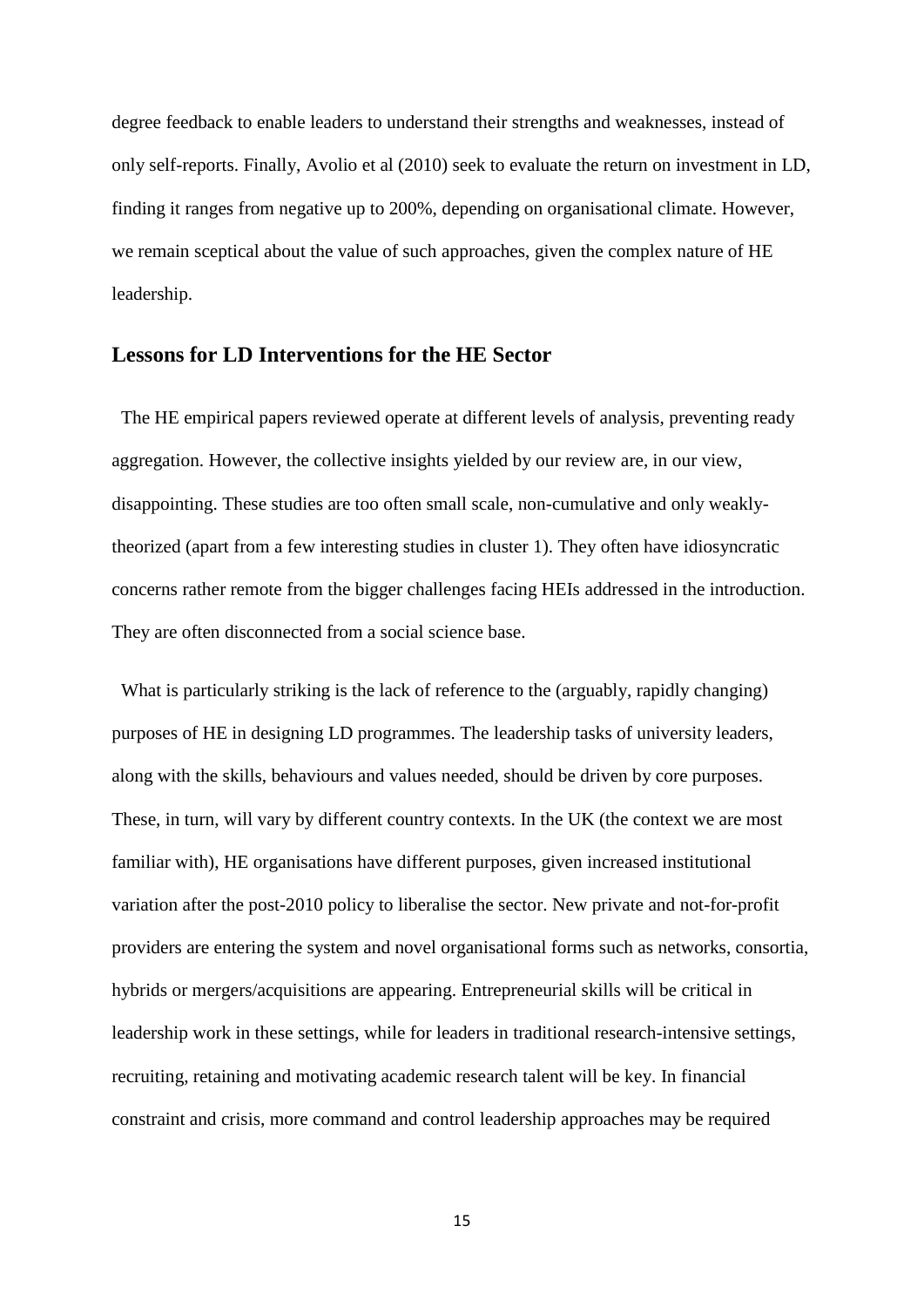(Grint, 2010), whereas more collaborative and "adaptive leadership" styles (Heifetz, 1994) are needed in growth-based modes and contexts.

 Teasing out long-term effects of policy and organizational shifts since 2010 on UK HE management purposes, tasks and LD needs, is an important future task which these papers do not really address. One should recognise and work with these meta-level trends and recognise increasing differentiation within the sector in designing and tailoring LD programmes. Senior managerial competences in commercially-orientated areas (such as globalisation, strategic management, brand building, marketing and quality assurance) are likely to be of rising importance in more market-orientated contexts, but these need to be strongly balanced with leadership practices capable of supporting academic "talent management" and securing effective collaborations with many external players (Ferlie and Trenholm, 2017), including globally as well as locally.

 Leadership theory is clearly a contested space (see a thorough recent review by Athanasopoulou and Dopson, 2015). While early theories took an individualistic perspective by focussing on the characteristics of successful leaders, later theories considered followers and wider situational circumstances. The literature suggests a shift towards distributed leadership, seen as a group activity that works through and within relationships rather than individual actions. Accordingly, a broader reconceptualization is needed of what leadership and LD involves in HE, moving beyond a historical focus on *individual* leaders (narrow career outcomes) to considering wider leadership processes in HE settings as inherently distributed, relational and contextually influenced (Day et al, 2014; Bolden et al, 2009; 2008; Bryman, 2007). Thus, the accomplishment of leadership (rather than a focus on identified leaders) should be the core focus of LD, raising questions about the relationship between LD and "followership" (Uhl-bien and Riggio, 2014).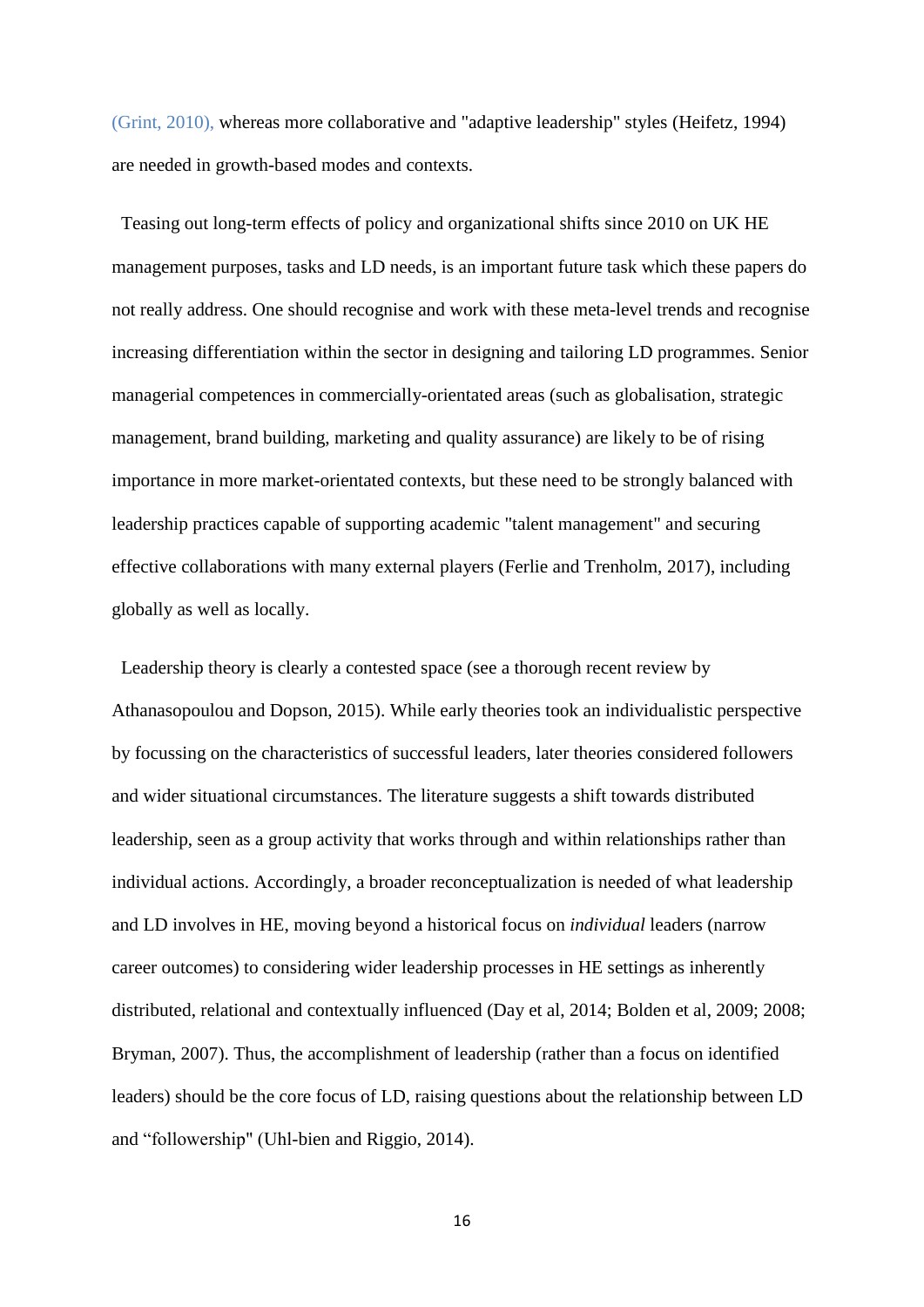Bolden et al's (2008) five dimensions of leadership (*personal*, *social*, *structural*, *contextual, and developmental*), developed within the UK HE context, helps us reconceptualise leadership in HE. Whereas leadership clearly includes individual leaders' *personal* attributes (such as academic credibility and knowledge, vision, values and ethics), it significantly also includes *social* and *developmental* processes (mentoring, role modelling, teambuilding, networking, developing trust, delegating and succession planning) (Jarvis et al, 2013; Hoppe and Reinelt, 2010; Spendlove, 2007; Hargreaves and Fink, 2006), together with considering organisational *structures* and *contexts* intrinsic to leadership practices.

 Leadership and LD may produce outcomes that only become apparent at a distal point (Ely et al, 2010). Indeed, HEI leadership typically involves organisational stewardship that seeks to enhance and preserve HEIs for future generations. Potentially, the consequences of HEI leaders' initiated changes may come into fruition only after those leaders have moved on from their positions.

 To increase the theoretical and practical connectedness of the literature, we suggest an alternative theoretical perspective that views HEIs as "knowledge organisations" and academics as "knowledge workers". This perspective relates to literature in organisational studies on the knowledge-based sector, involving management consulting firms, law firms, think-tanks, universities, governments, and other knowledge-intensive settings (Fischer et al, 2016). HEIs are here a "talent management" business whose knowledge workers are mobile and hard to control: the nature of their work is hard to specify and monitor; they operate with broad autonomy and discretion (including, leaving organisations if they are unhappy); and they dislike being directly led (Goffee and Jones, 2007; Alvesson, 2001). To provide effective leadership here, individual attributes play a significant role in eliciting academic credibility and intellectual and personal respect. However, another crucial HEI leadership skill is the ability to create organisational environments in which knowledge workers can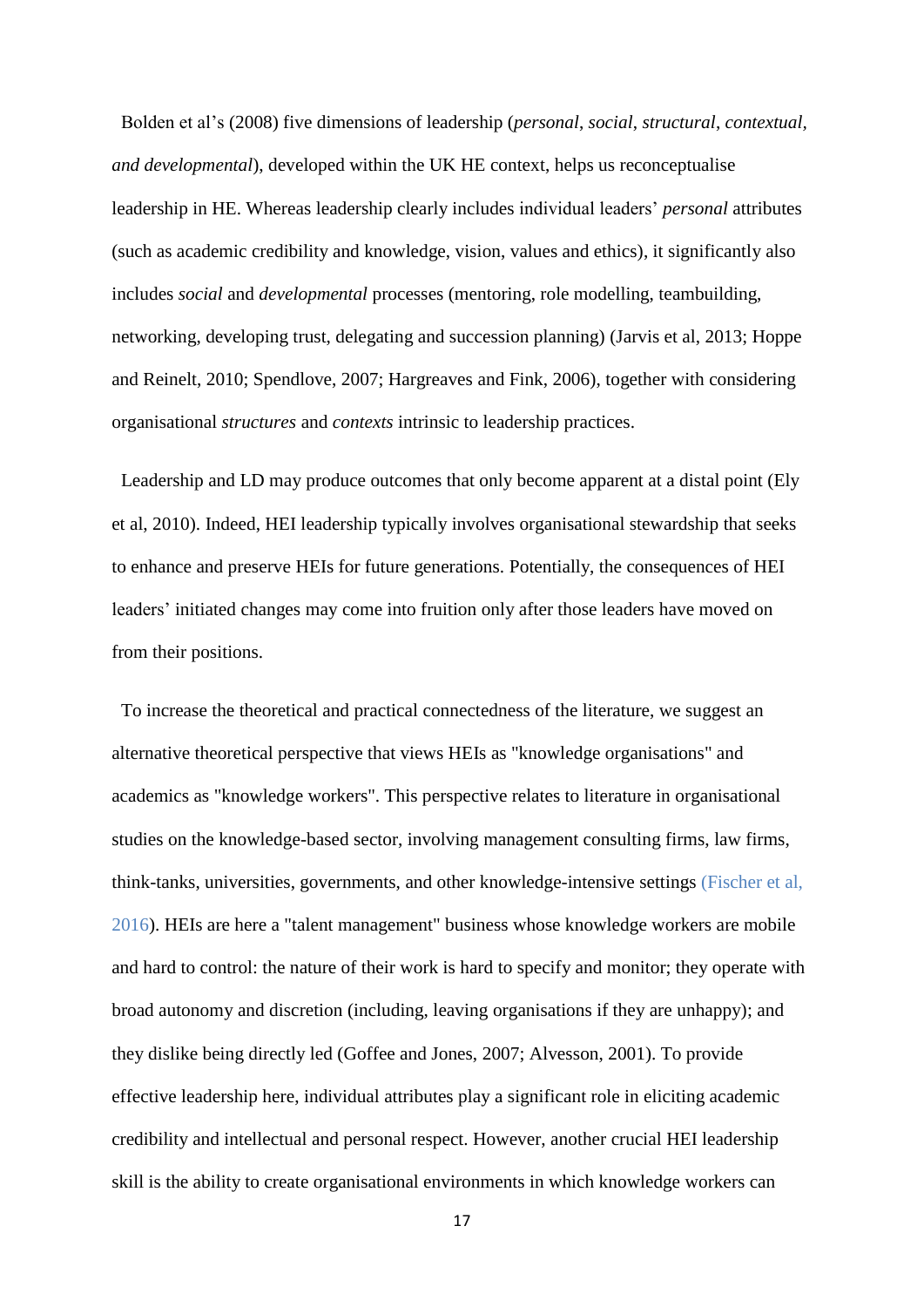thrive by shaping the culture, incentives, systems and resources that they need (Goffee and Jones, 2007). Here culturally-laden forms of control are indicated where academic knowledge workers may discipline themselves and self-regulate (Kunda, 2006). Alvesson and Spicer (2012) suggest leaders in such settings may accord much operational autonomy to knowledge workers, but only given a strong and positive corporate culture (and, one would add, strong incentives) shaping what they do.

# **What implications does this theoretical approach have for designing LD activity in HEIs?**

We suggest, firstly, that effective LD design needs to better navigate the inter-relationship between HEIs at an organizational level and the individual needs, roles and careers of individual academics. In their ethnographic study of LD programmes for senior leaders Fischer and White (2014) found more effective examples of LD programmes reflecting a similar "binocular focus" which combined intended organizational outcomes (including intended strategic trajectories over time), with LD participants' personal motivations, expectations and experiences (including leadership ambitions). Such LD programmes should reflect the distinctive organizational settings. We suggest that they also need to develop participants' future strategic and academic leadership capability by establishing strong coherence and complementarity between HEI's (necessarily changing) purposes and eliciting individual academics' confidence, respect and support for HEIs' intended wider developments.

 Secondly, distributed, networked and team-based leadership abilities become increasingly important, strategically, given the need to lead complex stakeholder relations, collaborative ventures and partnerships. Thus, distributed leadership models imply that LD design should seek to develop participants' collaborative leadership skills across traditional organizational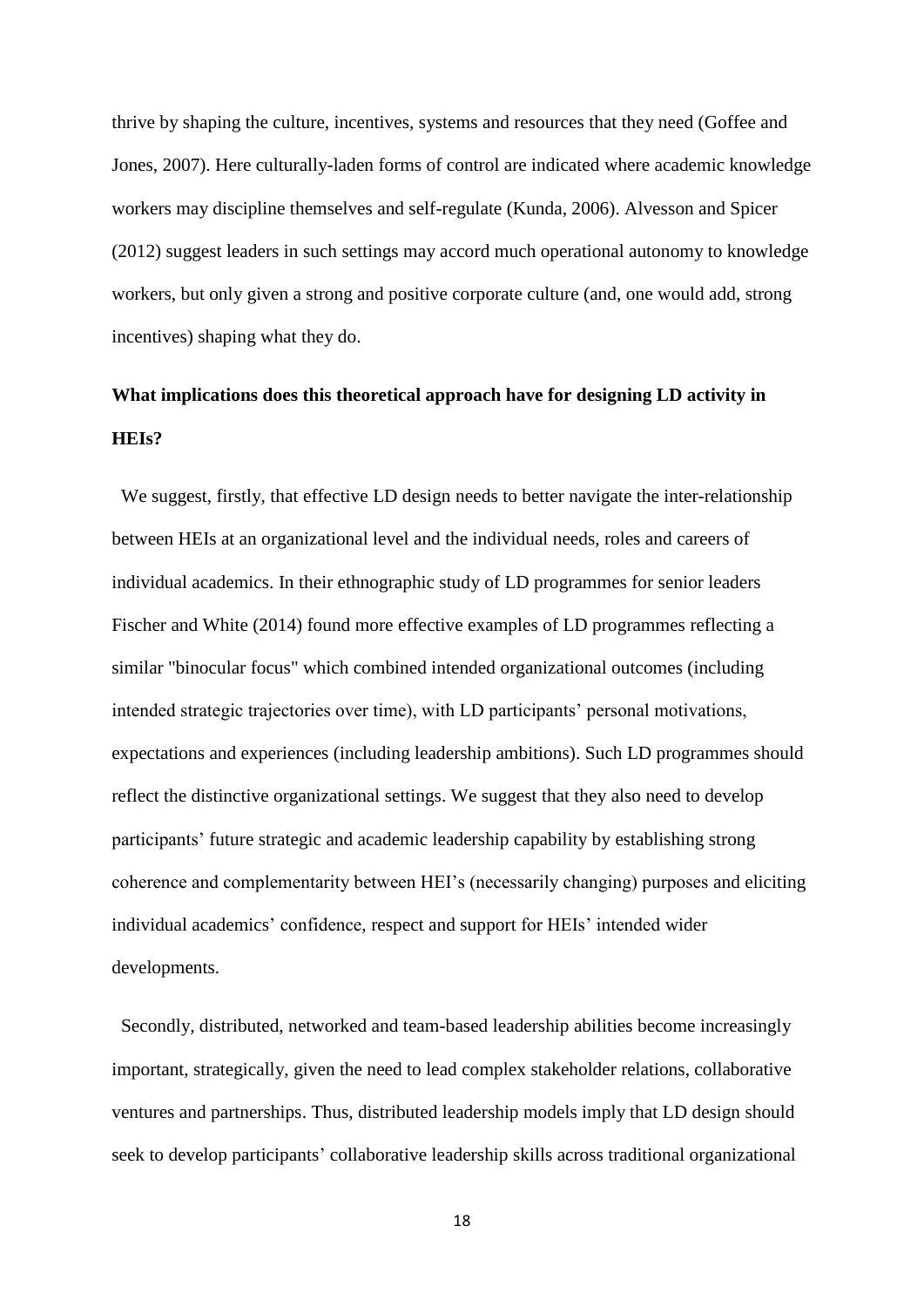boundaries and departmental 'silos'. Governance systems could also be likely to include greater representation from senior academic but non-managerial staff than apparent in UK universities today, which have adopted the governance model of the Anglo-Saxon PLC (Buckland, 2004). These rebalanced governance systems may also need to be supported by LD programmes. Studying such novel HE settings emerging with liberalization (Ferlie and Trenholm, 2017), their governance systems and associated leadership sources and styles to see whether they do act as 'disruptors' of a highly institutionalised sector, along with exploring any implications for generating novel LD content is also key.

 Thirdly, LD design should draw more strongly on social science knowledge which regards leadership and LD as inherently situated and embedded within particular work settings and contexts. Overall, we were struck by the absence of studies that engaged with adult learning and wider literature on the impact of leadership education. While papers reviewed focused on the content of formal programme curricula and post-delivery metrics, there are further insights to be gained through engaging with social science-based studies. In particular, we suggest LD design could take account of the significant inter-relationship between LD and wider organizational development (OD) strategies within HEIs.

 Practically, creating learning forums and 'offline' spaces (such as action learning sets) that informally debate and draw upon leadership knowledge within particular contexts could stimulate innovative and alternative approaches to leadership work. Whereas such forums are best when expertly facilitated, there are also examples of self-managed forums (Dopson et al, 2013). Indeed, the relatively informal dynamics of forums in relation to coaching, mentoring, and informal supervision work provide an arena in which to share and off-load concerns about difficult and often stressful day-to-day professional work; such forums emphasise subjective "formative spaces" where less dominant narratives and perspectives can be articulated, reflected upon and worked through (McGivern and Fischer, 2012). To establish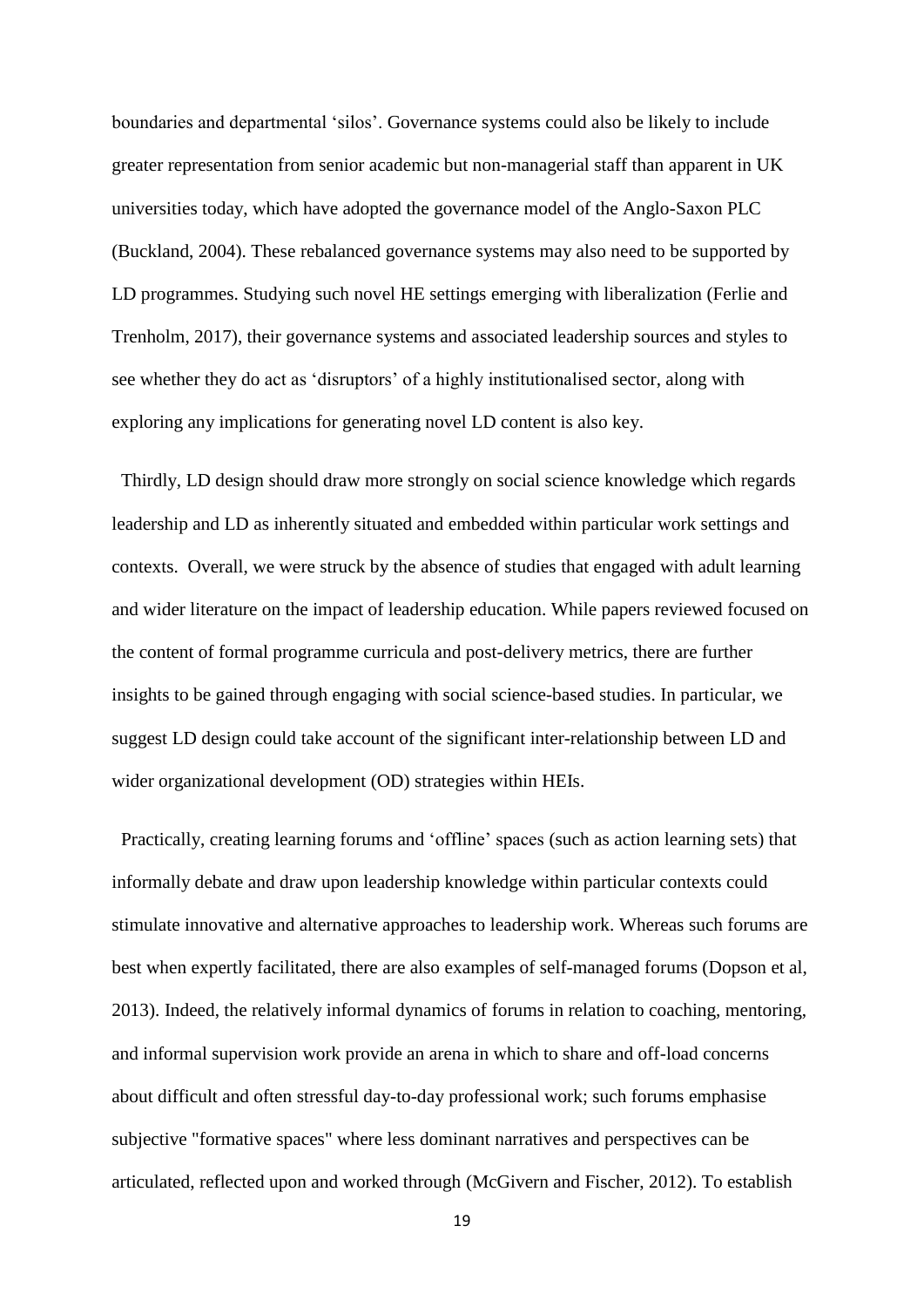such LD resources in ways that complement and support HEIs' long-term future, they should support multi-professional (rather than uni-professional) learning forums. By bridging the boundaries between different epistemic communities and knowledge paradigms, they embody the more blended focus we advocate to explore interactions between organisational and 'real life' work issues.

 Finally, a more "sustainable leadership" (Hargreaves and Fink, 2006) approach indicates a form of distributed leadership in HE which implies: role modelling, delegation and succession planning, together with senior-level mentoring and support. 'Designing-in' sustainable leadership to contribute to longer-term career pathways is critical; so, LD programmes should be responsive to and help navigate various career stages. A progressive LD approach would address a gap concerning staff members' varying desires for career advancement in HEIs (Storey, 2004). In particular, it should be flexible and responsive to participants' transition points, including possible 'crucible moments' (Bennis and Thomas, 2002) that provide critical moments for potential learning and development. Such designs require careful calibrating and monitoring to balance formal theories and constructs, practicebased techniques, and subjective dimensions of leadership within 'sense-making' approaches to LD (Fischer et al, 2015). This approach would provide sufficient space to explore developing leadership identities, emotional responses and personal reactions important in longer-term processes of LD (Fischer et al, 2015). For similar reasons, while the literature on the impact of coaching in organisations remains embryonic (Athanasopoulou and Dopson, 2015), it is our experience that leadership work is a lonely activity and that targeted executive coaching that encourages such reflection and experimentation can prove highly developmental.

 Thus, the designers of LD interventions in HE should engage with some core questions (see Figure 2). Reflecting on these questions will also be useful for higher educational researchers,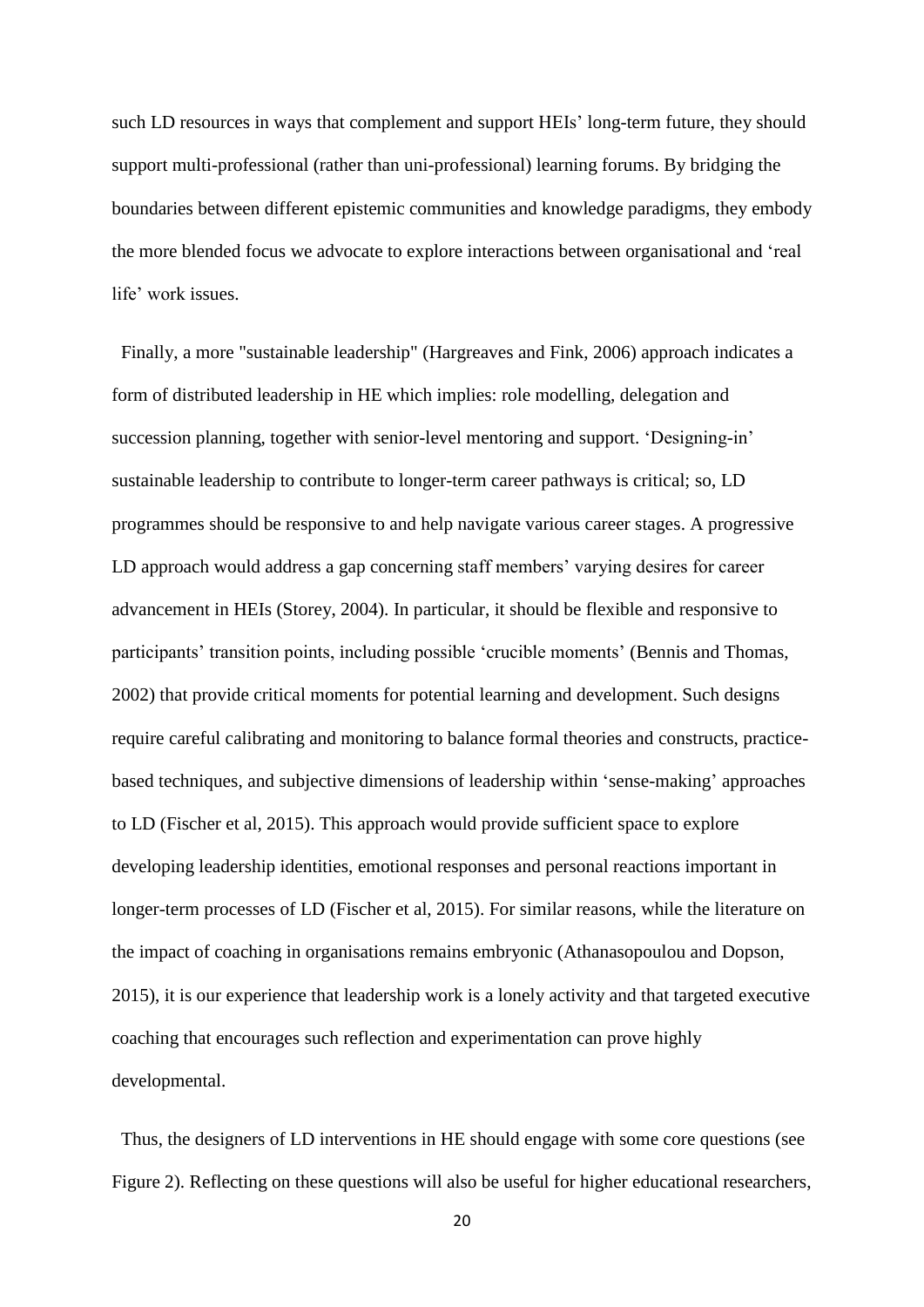providers of LD for HE, and the top management of universities who wish to think about LD in HE alike. This would entail, firstly, to consider the purposes of an HEI (which will inevitably vary), drawing upon these reflections to determine the models of leadership most appropriate for each organisation (rather than promoting a single model of leadership and LD). Having defined an HEI's purposes and determined appropriate models of leadership, we can then design and embed LD programmes that will support such leadership capacity over time. Such LD work can be specifically evaluated in relation to the HEI's specific purposes. Both LD activity and its evaluation are likely, in turn, to raise new questions that should help HEIs to refine (and even re-determine) their purposes, leading to further iterations and adjustments between LD and OD over time.

*<insert Figure 2 about here>*

# **Conclusion and Future Research Agenda**

 HE-based LD programmes are absorbing substantial time, attention and resource so they should be better investigated than at present. Our search suggested the current literature base is small-scale and fragmented. Notably, there are few published, large-scale, empiricallyinformed studies which explore the practices, content and (more ambitiously) the long-term impact of the many LD programmes in HE. Moreover, the studies reviewed were often localised, weakly-theorised and disengaged from wider or recent sectoral developments. We now suggest candidate research projects exploring LD programmes in UK HE in greater depth, mindful that in the long term they should lead to more international research.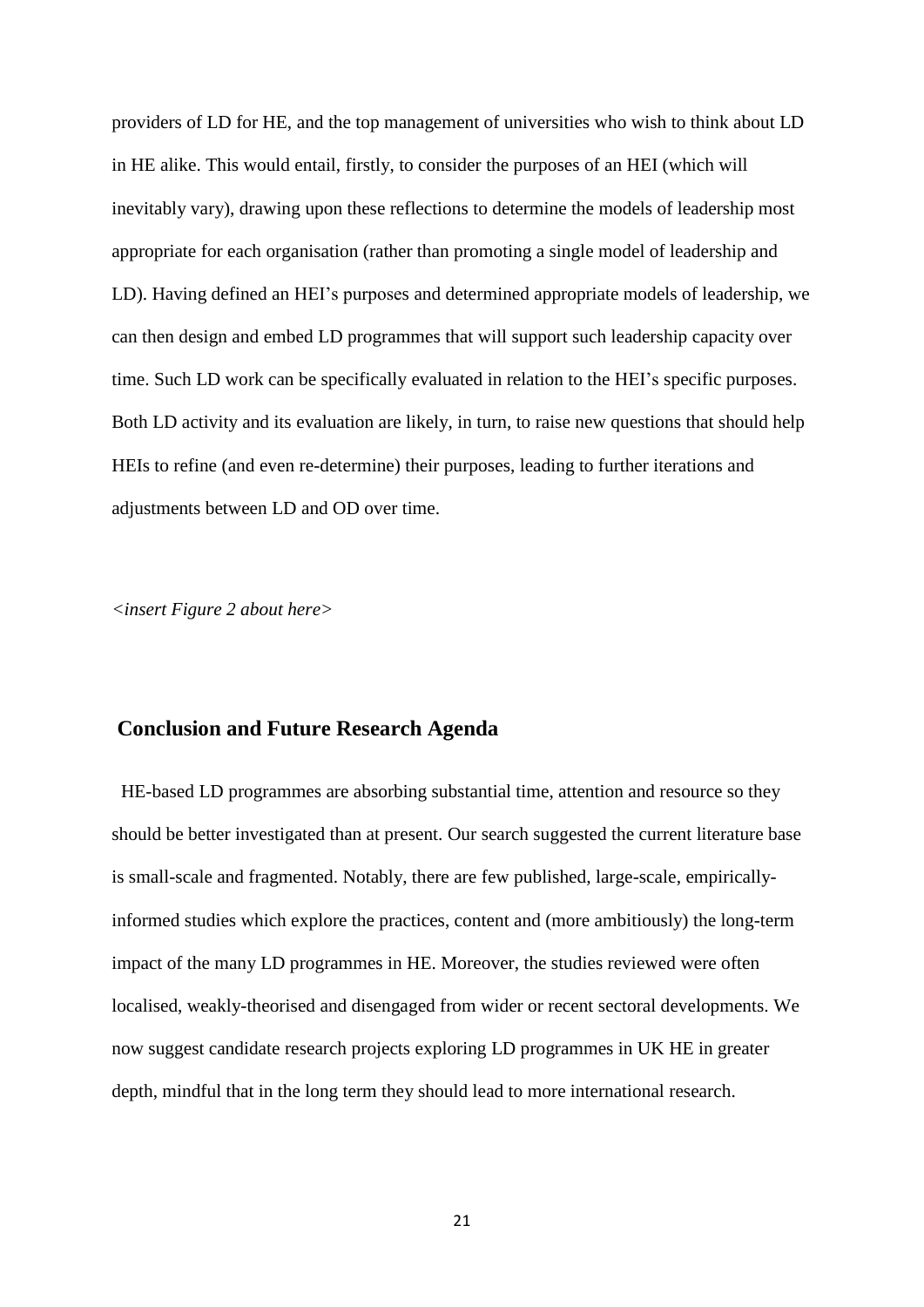One research project should be an initial stocktake of the "state of the national field" as a ground-clearing exercise. This early study should collect available web-based texts from all UK HEIs that outline their LD activity and subject them to content analysis. Figures on LD spend, and a list of LD providers would be useful, where available. A set of semi-structured interviews with LD leads in local HEIs could unpick and explore the core models in use.

 Secondly, we found little literature that explores the impact of LD programmes at different career stages for UK HE leaders and longer-term implications for career advancement. The national ambition of Chibucos and Green's (1989) American study stands out as a rare and laudable example. A longitudinal UK cohort study (perhaps using surveys, focus groups and interviews) tracking individual career and wider personal outcomes over time after participation in LD programmes is a second suggestion. We understand that the UK's Leadership Foundation for Higher Education is now supporting such studies.

 Thirdly, we call for more processual, team-based and relational studies of LD programmes which would be consistent with some academic and social science literature. Some papers reviewed did generate argument about the still distinctive nature of leadership in academic settings (Bryman, 2007; Bryman and Lilley, 2009). Other authors developed a model of leadership that went beyond simple individualistic and charismatic accounts. Day et al's recent review (2014), highlights LD activity as multilevel and longitudinal in nature. Yet few UK HE studies explore leadership processes in multilevel fields. We assert that HE leaders often operate within teams, relate to different followers and have to be understood within wider organisational and historical contexts.

 A further study should take a longitudinal, processual and comparative case study-based approach in tracking a desired strategic change or organisational transformation in an HEI that has been supported by a large-scale investment in LD activity. The study should ask: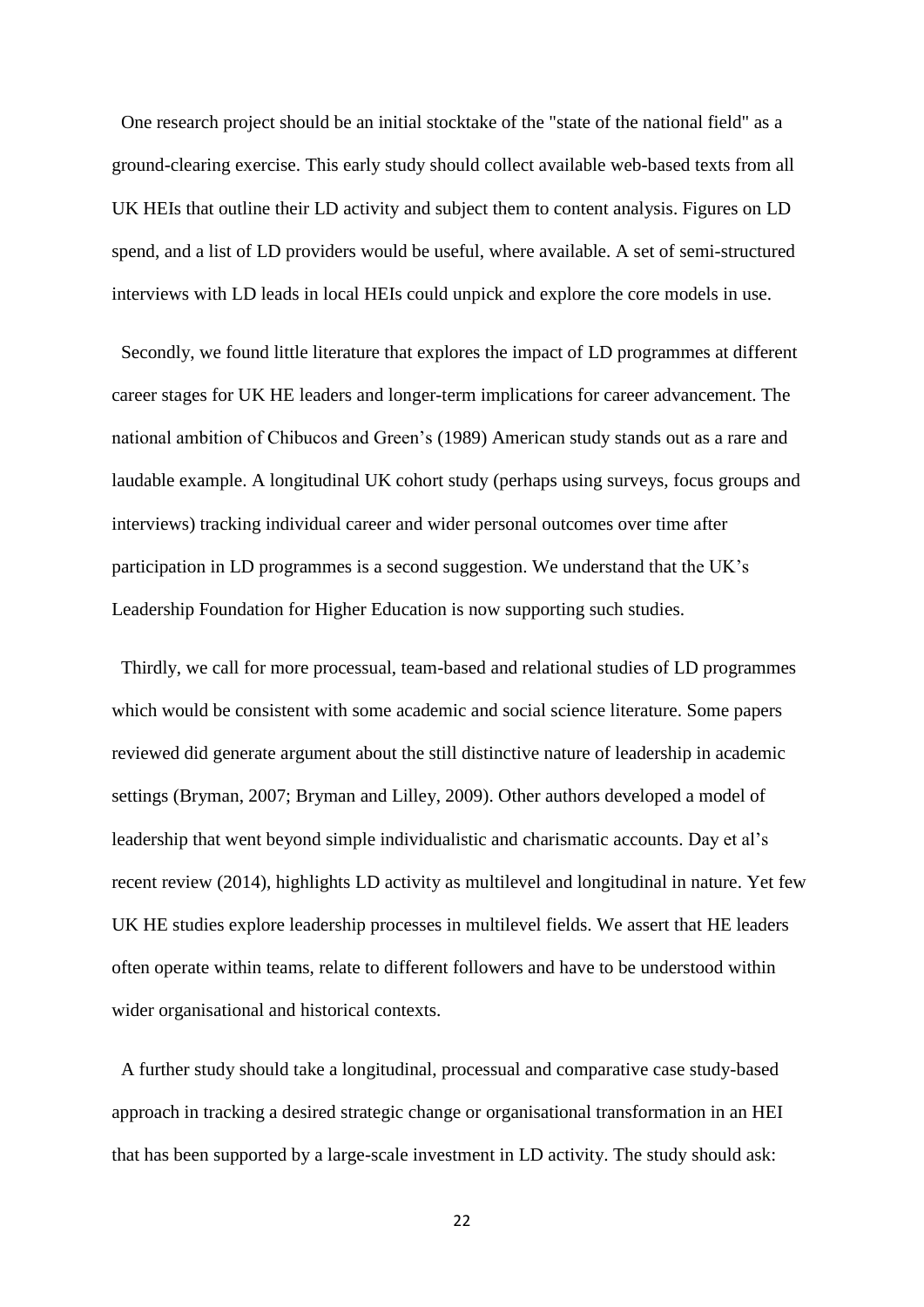how do we assess the long-term impact of such programmes in their wider organisational context within a concrete case of desired major change? Methods might here include documentary analysis, observation at meetings and semi-structured interviews with multiple stakeholders. There should be a systems-level perspective used and attention paid to how LD programmes interact with other forces for change/inertia/resistance. The study should have a national level of ambition with a large group (8 -10) of purposively-sampled HEIs (for a comparator study in UK health care, see Pettigrew et al, 1992). One dimension for HEI selection might well be different local approaches to LD activity. Geographical variation (as Scotland and Wales are seen as less market-minded than England) would be important.

 Finally, exploring the nature and impact of LD programmes in some novel and still emerging organizational settings highlighted earlier would be interesting. Do the slowly growing number of for-profit and not-for-profit HEIs display distinctive leadership styles? Is there a growth of a professional partnership model? Do these new settings create or buy-in distinctive LD programmes (or do they still use standard and public-sector orientated programmes)? How does one lead in a network, consortium or a virtualised and international alliance and how are leaders in such novel academic settings developed? If we see academics as 'knowledge workers', we must examine the implications for senior-level leadership styles at the top of HEIs, especially in research-intensive Universities where academics may have substantial external research reputations which they can use as intellectual capital.

*<sup>(1)</sup>* Angawi (2012), Bolden et al (2003), Bolden et al (2014), Bryman (2007), Bryman and Lilley (2009), Debowski (2015), Hamlin and Patel (2015), Jarvis et al (2013), Owusu-Bempah (2014), Parrish (2015), Zuber-Skerritt and Louw (2014)

*<sup>(2)</sup>* Collings et al (2010), Deem (2009), DeFrank-Cole et al (2014), DeLourdes Machado-Taylor and White (2014), Gallant (2014), Harris and Lebermam (2012)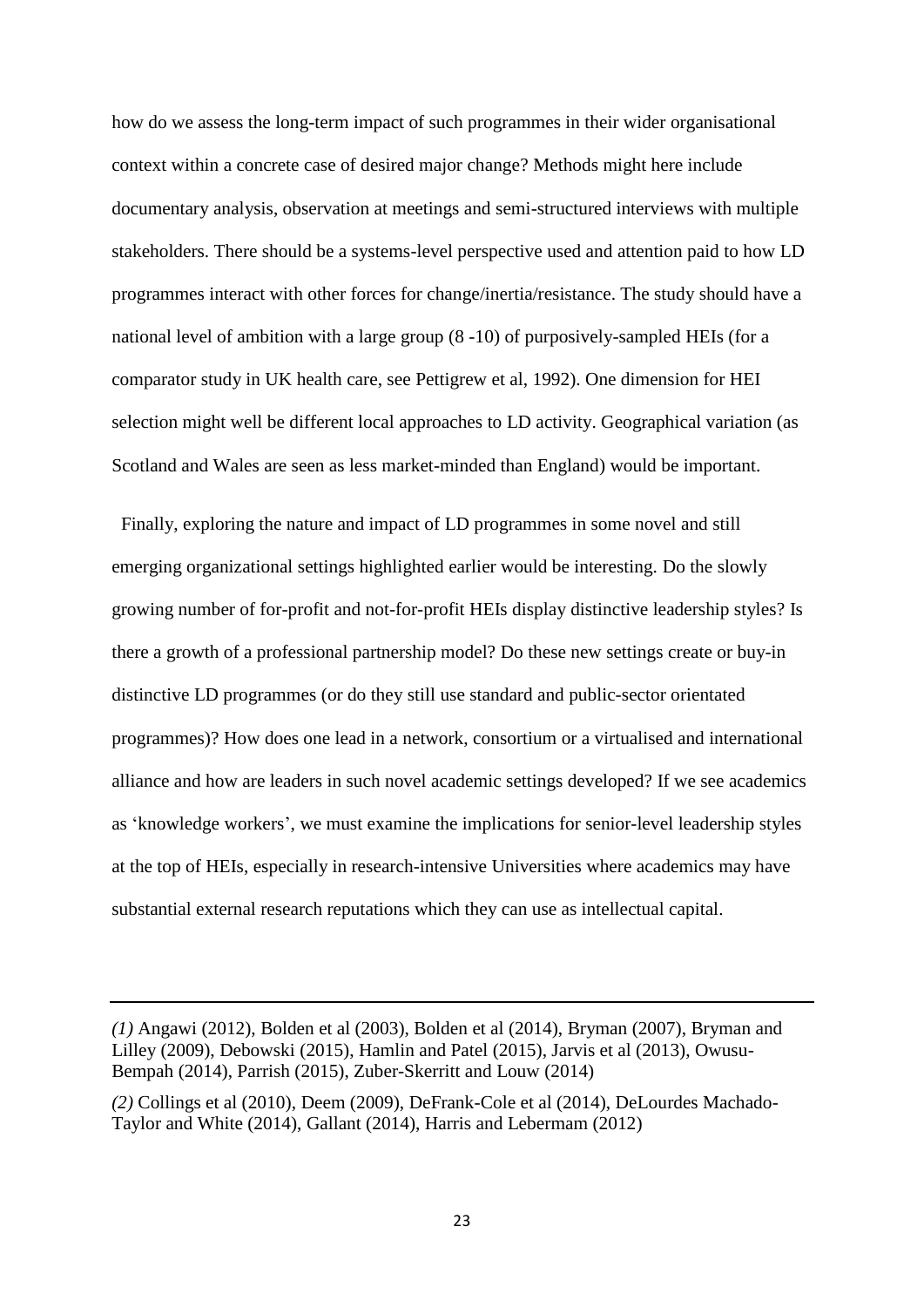*(3)* Akbulut et al (2015), Deem et al (2007), Haddon et al (2015), Morris and Laipple (2015), Rowley and Sherman (2003), Scott et al (2010), Spendlove (2007), Tolar (2012), Turnbull and Edwards (2005), Vilkinas and Ladyshewsky (2012), Wolverton et al (2005)

*(4)* Chibucos and Green (1989), Ladyshewsky and Flavell (2011), Marshall (2012), McDaniel (2002)

*(5)* Avolio et al (2009a; 2009c), Bolden et al (2008; 2009), Dvir et al (2002), Gentry and Martineau (2010), Hardy et al (2010), Harris (2008), Harris et al (2007), Kelloway et al (2000), Martin et al (2012), Militello & Benham (2010), Spillane et al (2001; 2004)

*(6)* Abrell et al (2011), Amagoh (2009), Avolio et al (2009b; 2009c), Blackler and Kennedy (2004), Cummings et al (2008), Day (2000), Day et al (2014); Ely et al (2010), Hoppe and Reinelt (2010), Lopes et al (2013), Orvis and Ratwani (2010)

*(7)* Avolio et al (2009a), Bolden et al (2003), King and Nesbit (2015), Leskiw and Singh (2007), McAllan and MacRae (2010), Russon and Reinelt (2004), Simmonds and Tsui (2010)

*(8)* Ely et al (2010)

*(9)* Alimo-Metcalfe and Alban-Metcalfe (2004), Solansky (2010), Day et al (2014)

*(10)* Avolio et al (2010)

(6149 words excluding abstract/references; 8682 words including abstract/references)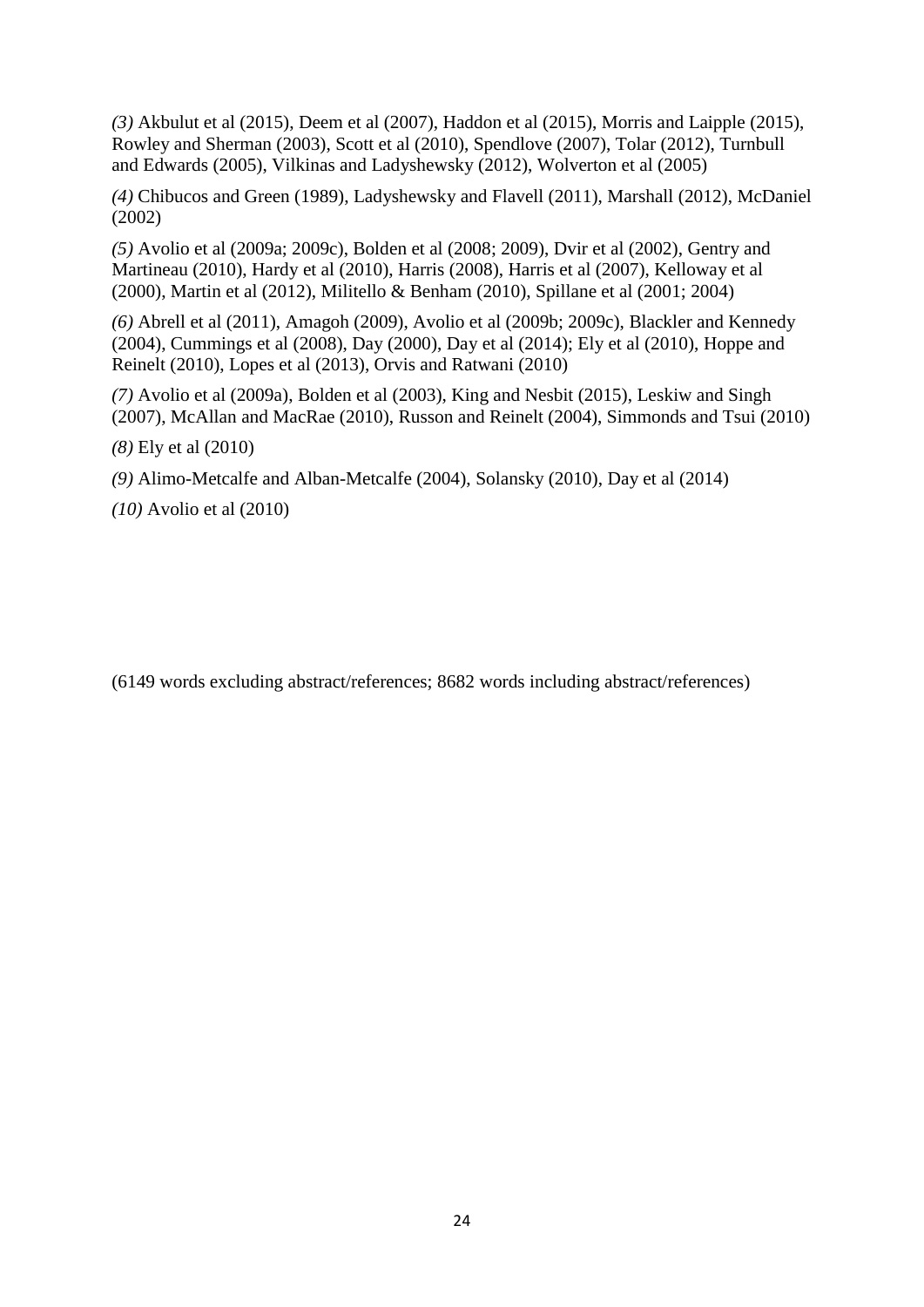# **References**

Abrell, C., Rowold, J., Weibler, J. and Moenninghoff, M. (2011). 'Evaluation of a long-term transformational leadership development program'. Zeitschrift für Personalforschung. 25: 205-224.

Akbulut, M., Nevra Seggie, F. and Börkan, B. (2015). 'Faculty member perceptions of department head leadership effectiveness at a state university in Turkey'. International Journal of Leadership in Education, (ahead-of-print), 1-24.

Alimo-Metcalfe, B. & Alban-Metcalfe, J. (2004). 'Leadership in public sector organizations', In: Storey, J. (ed.) Leadership in Organizations - Current Issues and Key Trends. London: Routledge.

Alvesson, M., & Spicer, A. (2012). A stupidity‐based theory of organizations. *Journal of management studies*, *49*(7), 1194-1220.

Alvesson, M. (2001). 'Knowledge work: Ambiguity, image and identity'. Human Relations. 57 (4): 863–886.

Amagoh, F. (2009). 'Leadership development and leadership effectiveness'. Management Decision. 47: 989-999.

Angawi, G.T. (2012). 'Neo-charismatic leadership: a new Theory for effective leadership in higher education'. Educate~. 12(2): 34-47.

Athanasopoulou, A., & Dopson, S. (2015). *Developing leaders by executive coaching: Practice and evidence*. OUP Oxford.

Avolio, B., Avey, J. and Quisenberry, D. (2010). 'Estimating return on leadership development investment'. The Leadership Quarterly, 21.

Avolio, B., Mhatre, K., Norman, S. and Lester, P. (2009a). 'The moderating effect of gender on leadership intervention impact an exploratory review'. Journal of Leadership & Organizational Studies. 15: 325-341.

Avolio, B., Reichard, R., Hannah, S., Walumbwa, F. & Chan, A. (2009b). 'A meta-analytic review of leadership impact research: experimental and quasi-experimental studies'. The Leadership Quarterly. 764-84.

Avolio, B., Walumbwa, F. and Weber, T. (2009c). 'Leadership: current theories, research, and future directions'. Annual Review of Psychology. 60: 421-49.

Bennis, W. and Thomas, R. J. (2002) "Crucibles of leadership". Harvard Business Review. 80(9): 39-45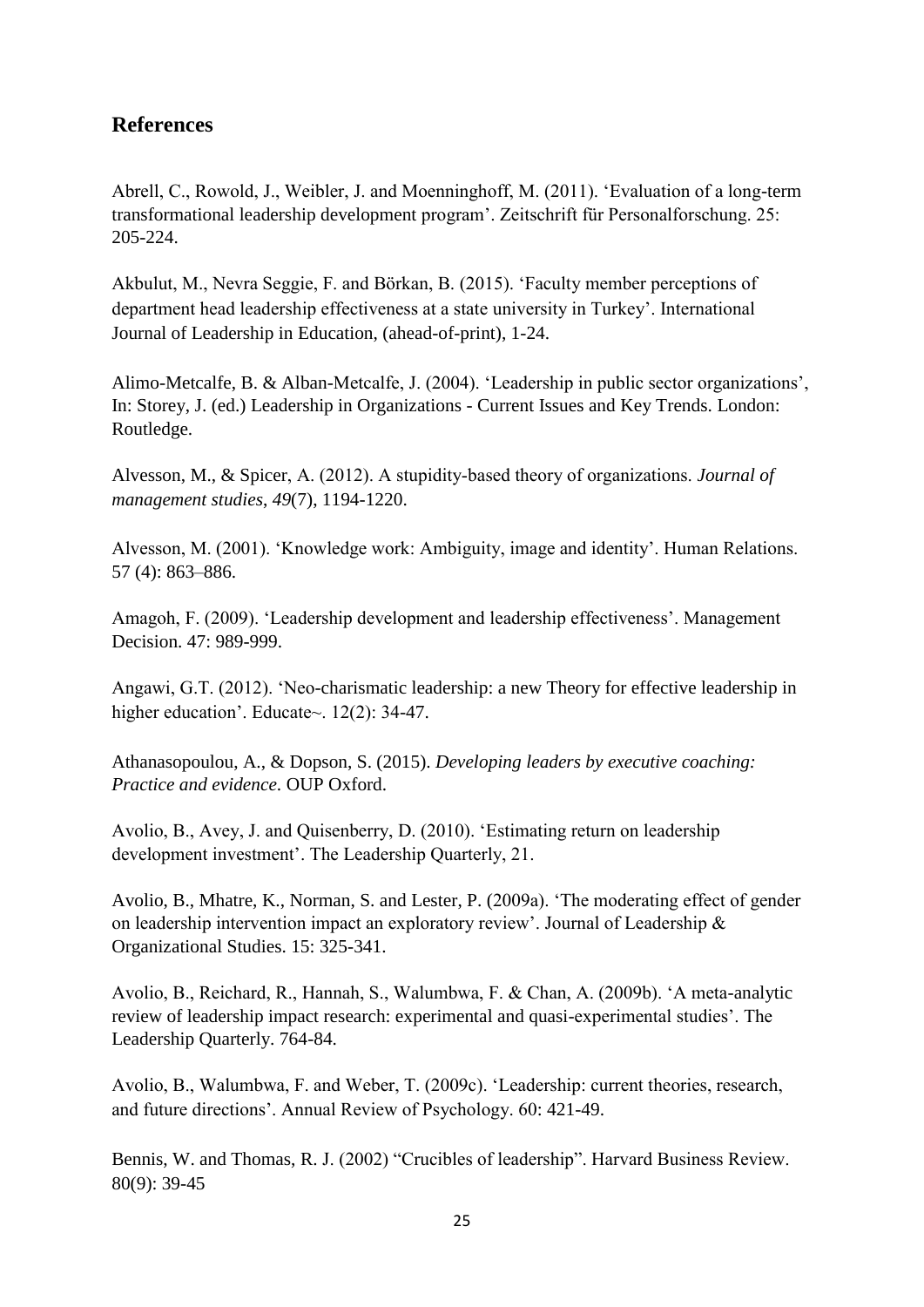Blackler, F. and Kennedy, A. (2004). 'The design and evaluation of a leadership programme for experienced chief executives from the public sector'. Management Learning. 35 (2): 181- 203.

Bolden, R., Gosling, J., Maturano, A. and Dennison, P. (2003). 'A review of leadership theory and competency frameworks', University of Exeter: Centre for Leadership Studies, working paper.

Bolden, R., Petrov, G. and Gosling, J. (2008). 'Tensions in higher education leadership: towards a multi-level model of leadership practice'. Higher Education Quarterly. 62: 358– 376.

Bolden, R., Petrov, G. and Gosling, J. (2009). 'Distributed leadership in higher education rhetoric and reality'. Educational Management Administration & Leadership. 37: 257–277.

Bolden, R., Gosling, J. and O'Brien, A., (2014). 'Citizens of the academic community? A societal perspective on leadership in UK higher education'. Studies in Higher Education. 39 (5): 754-770.

Brown, A (2014) The Myth of the Strong Leader: Political Leadership in the Modern Age. London: Bodley Head.

Bryman, A. (2007). 'Effective leadership in higher education: A literature review'. Studies in Higher Education, 32(6): 693-710.

Bryman, A. and Lilley, S., (2009). 'Leadership researchers on leadership in higher education'. Leadership, 5(3): 331-346.

Buckland, R., (2004). Universities and industry: Does the Lambert code of governance meet the requirements of good governance?. *Higher Education Quarterly*, *58*(4), pp.243-257.

Chibucos, T. R., and Green, M. F. (1989). 'Leadership development in higher education: An evaluation of the ACE Fellows Program'. The Journal of Higher Education. 60 (1): 21-42.

Collings, S., Conner, L., McPherson, K., Midson, B., and Wilson, C. (2010). Learning to be leaders in higher education: what helps or hinders women's advancement as leaders in universities. Educational Management Administration & Leadership.

Cummings, G., Lee, H., Macgregor, T., Davey, M., Wong, C., Paul, L. and Stafford, E. (2008). 'Factors contributing to nursing leadership: a systematic review'. Journal of Health Services Research and Policy. 13: 240-8.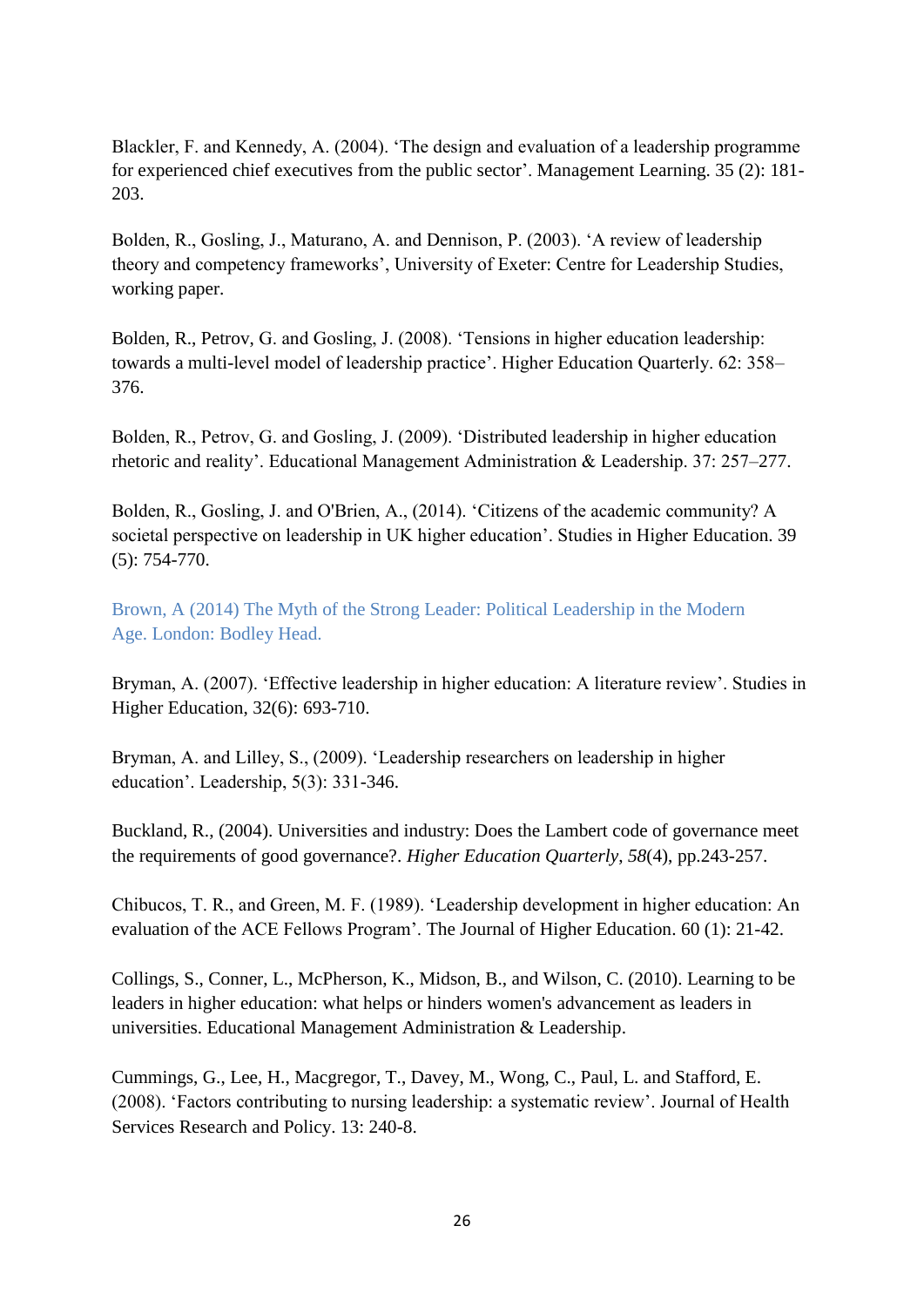Day, D. V. (2000). 'Leadership development: A review in context'. The Leadership Quarterly. 11 (4): 581–613.

Day, D. V., Fleenor, J. W., Atwater, L. E., Sturm, R. E., & McKee, R. A. (2014). Advances in leader and leadership development: A review of 25 years of research and theory. *The Leadership Quarterly*, *25*(1), 63-82.

Debowski, S. (2015). 'Developing Excellent Academic Leaders in Turbulent Times', All Ireland Journal of Teaching and Learning in Higher Education. 7 (1): 2221-2223.

Deem, R. (2009). Leading and managing contemporary UK universities: do excellence and meritocracy still prevail over diversity?. Higher Education Policy, 22 (1): 3-17.

Deem, R., Hillyard, S. and Reed, M. (2007). Knowledge, higher education, and the new managerialism: The changing management of UK universities, Oxford, Oxford University Press.

DeFrank-Cole, L., Latimer, M., Reed, M., and Wheatly, M. (2014). 'The women's leadership initiative: one university's attempt to empower females on campus'. Journal of Leadership, Accountability and Ethics, 11 (1): 50-63.

DeLourdes Machado-Taylor, M. and White, K. (2014). 'Women in academic Leadership', Gender Transformation in the Academy. 19: 375-393.

Dopson, S., Bennett, C., Fitzgerald, L., Ferlie, E., Fischer, M.D., Ledger, J., McCulloch, J. and McGivern, G. (2013). Health care managers' access and use of management research. Final Report. University of Oxford: Said Business School, Final Report to NIHR HS&DR Programme.

Dopson, S., Wilson, S., Ferlie, E., McGivern, G., Fischer, M. D., Ledger, J., & Behrens, S. (2016). The impact of leadership and leadership development in higher education: A review of the literature and evidence. Research and Development Series, Leadership Foundation for Higher Education. London: LFHE.

Dvir, T., Eden, D., Avolio, B. and Shamir, B. (2002). 'Impact of transformational leadership on follower development and performance: A field experiment'. Academy of Management Journal. 45 (4): 753-744.

Ely, K., Boyce, L., Nelson, J., Zaccaro, S. and Hernez-Broome, G. W., W. (2010). 'Evaluating leadership coaching: a review and integrated framework'. The Leadership Quarterly, 21: 585-99.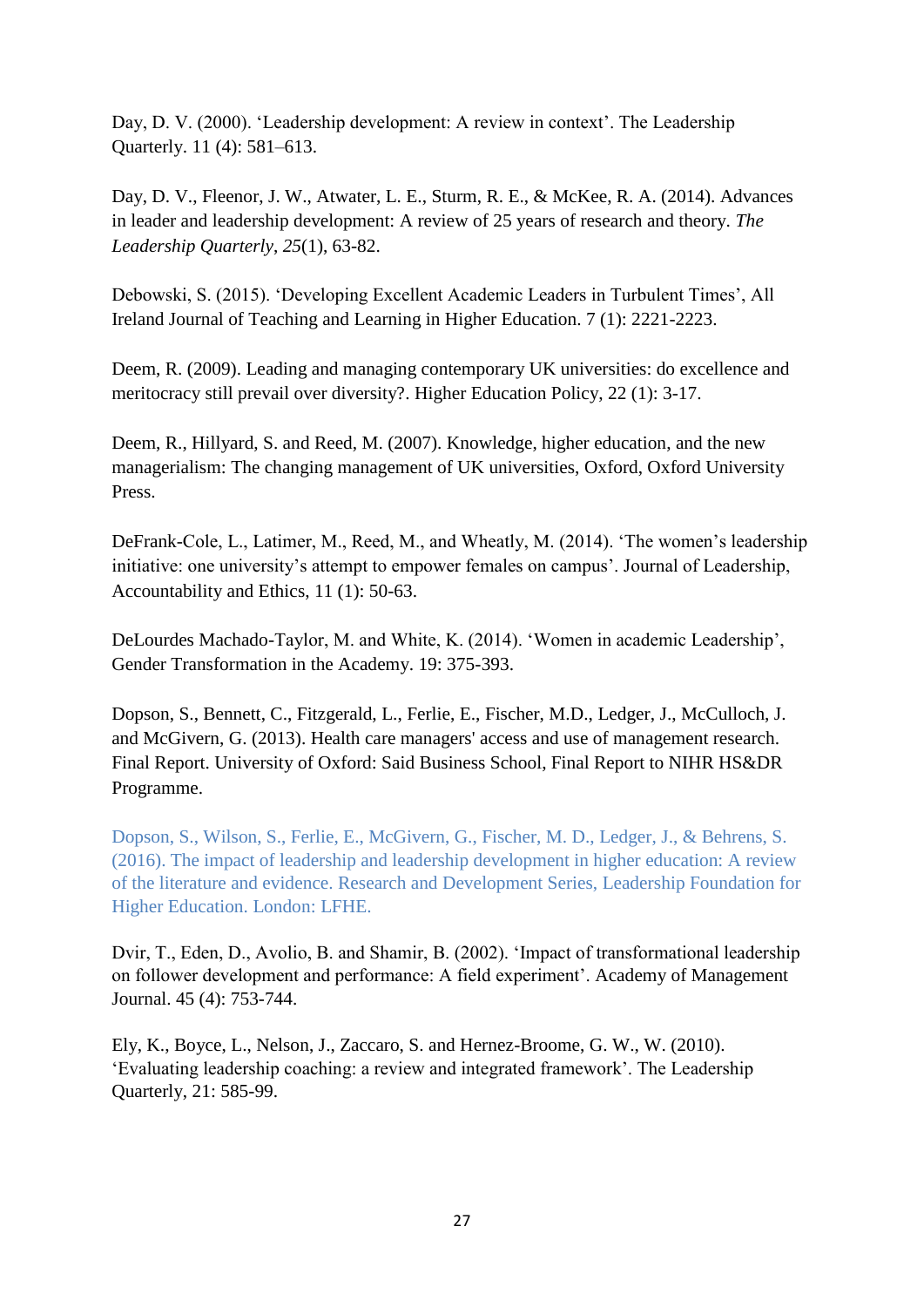Etzkowitz, H. and Leydesdorff, L., (2000). The dynamics of innovation: from National Systems and "Mode 2" to a Triple Helix of university–industry–government relations. *Research policy*, *29*(2), pp.109-123.

Etzkowitz, H. (2004). The evolution of the entrepreneurial university. International Journal of Technology and Globalisation, 1 (1): 64-77.

Ferlie, E. and Trenholm, S. (2017) 'The Impact of Mergers, Acquisitions and Collaborations in Higher Education and other Knowledge Based Sectors – A rapid review of the literature' Report for the Leadership Foundation for Higher Education, in press

Fischer, M. D., Dopson, S., Fitzgerald, L., Bennett, C., Ferlie, E., Ledger, J., & McGivern, G. (2016). Knowledge leadership: Mobilizing management research by becoming the knowledge object. *Human Relations*, *69*(7), 1563-1585.

Fischer, M. D., Morris, T. and Dopson, S. (2015). 'Counter-programmatic space and its role in leadership development: a study of senior leadership programmes at University of Oxford Saïd Business School'. Asia-Pacific Researchers in Organisation Studies & European Group for Organizational Studies Conference. Sydney, Australia.

Fischer, M. D. and White, A. (2014). 'Designed to lead? Advancing evidence-based design of transformative leadership journeys'. Developing Leaders Quarterly. IEDP.

Franco-Santos, M., Rivera, P., & Bourne, M. (2014). *Performance Management in UK Higher Education Institutions: The Need for a Hybrid Approach.* Full Academic Report. Leadership Foundation for Higher Education.

Gallant, A. (2014). 'Symbolic interactions and the development of women leaders in higher education'. Gender, Work & Organization, 21 (3): 203-216.

Gentry, W. A., & Martineau, J. W. (2010). Hierarchical linear modeling as an example for measuring change over time in a leadership development evaluation context. *The Leadership Quarterly*, *21*(4), 645-656.

Goffee, R. and Jones, G. (2007). 'Leading clever people'. Harvard Business Review, 85**,** 72- 79.

Grint K. (2010) Wicked Problems and Clumsy Solutions: The Role of Leadership. In: Brookes S., Grint K. (eds) The New Public Leadership Challenge. Palgrave Macmillan, London

Haddon, A., Loughlin, C. and McNally, C., (2015). 'Leadership in a time of financial crisis: what do we want from our leaders?' Leadership & Organization Development Journal, 36 (5): 612-627.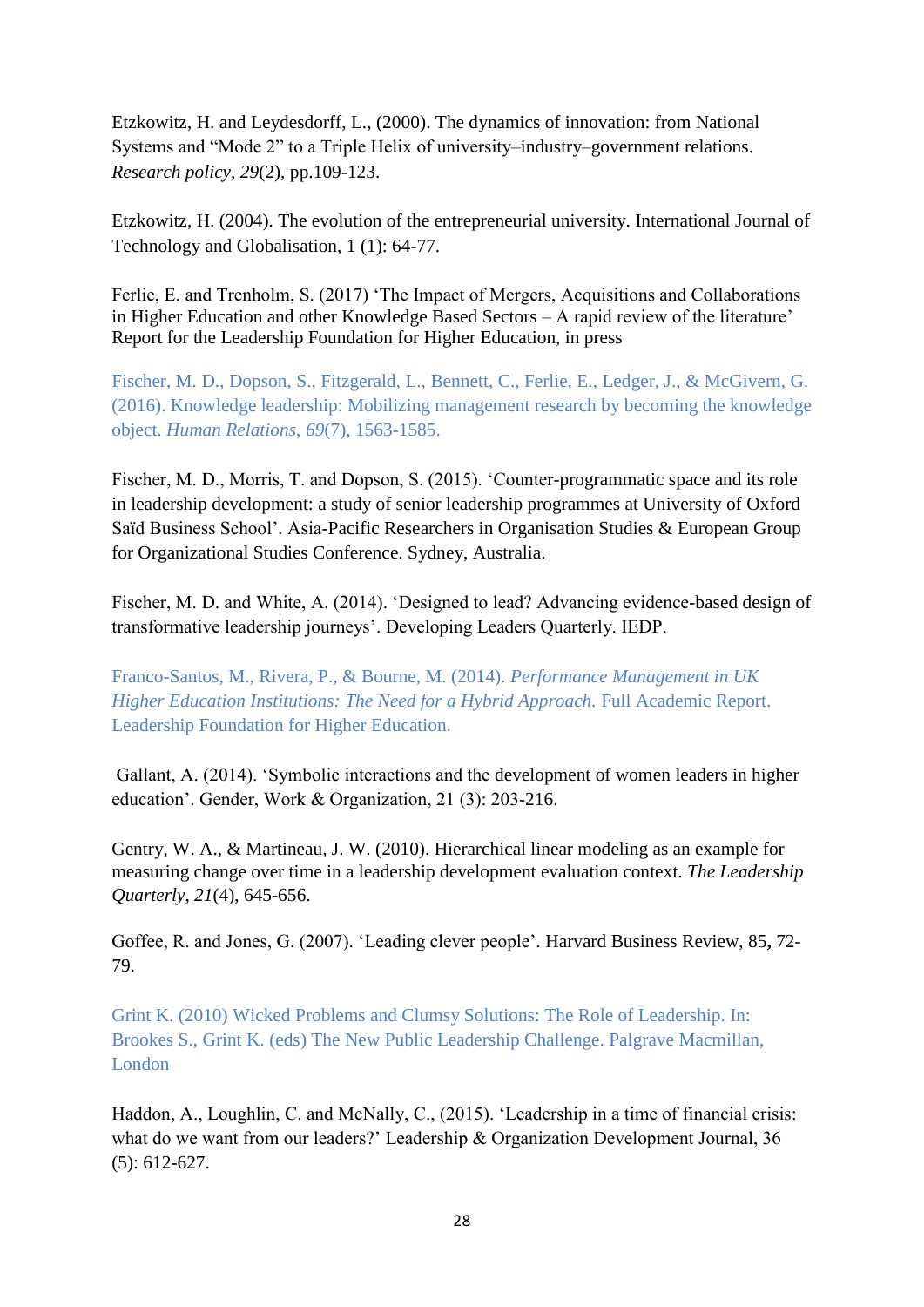Hamlin, R.G. and Patel, T. (2015). 'Perceived managerial and leadership effectiveness within higher education in France'. Studies in Higher Education. 1-23.

Hardy, L., Arthur, C. A., Jones, G., Shariff, A., Munnoch, K., Isaacs, I. and Allsopp, A. J. (2010). 'The relationship between transformational leadership behaviors, psychological, and training outcomes in elite military recruits'. The Leadership Quarterly, 21: 20-32.

Hargreaves, A. and Fink, D. (2006). Sustainable Leadership. San Francisco: Jossey-Bass.

Harris, A. (2008). 'Distributed leadership: according to the evidence'. Journal of Educational Administration. 46: 172-188.

Harris, C. A., and Leberman, S. I. (2012). 'Leadership development for women in New Zealand universities: learning from the New Zealand women in leadership program'. Advances in Developing Human Resources. 14 (1): 28-44.

Harris, A., Leithwood, K., Day, C., Sammons, P. and Hopkins, D. (2007). 'Distributed leadership and organizational change: reviewing the evidence'. Journal of Educational Change. 8: 337-347.

Heifetz, R (1994) Leadership without easy answers. Belknap Press of Harvard Business School Press.

Hoppe, B. and Reinelt, C. (2010). 'Social network analysis and the evaluation of leadership networks'. The Leadership Quarterly. 21: 600-619.

Jarvis, C., Gulati, A., McCririck, V. and Simpson, P. (2013). 'Leadership matters: tensions in evaluating leadership development'. Advances in Developing Human Resources. 15 (1): 27- 45.

Kark, R. (2011). Games managers play: Play as a form of leadership development. Academy of Management Learning & Education, 10(3): 507-527.

Kelloway, E.K., Barling, J., and Helleur, J. (2000). 'Enhancing transformational leadership: the roles of training and feedback'. Leadership & Organization Development Journal. 21 (3): 145-149.

King, E. and Nesbit, P. (2015). 'Collusion with denial: leadership development and its evaluation'. Journal of Management Development. 34: 134-152.

Kirkpatrick, D. L. and Kirkpatrick, J. D. (2006). Evaluating training programs: The four levels. San Francisco CA: Berrett-Koehler.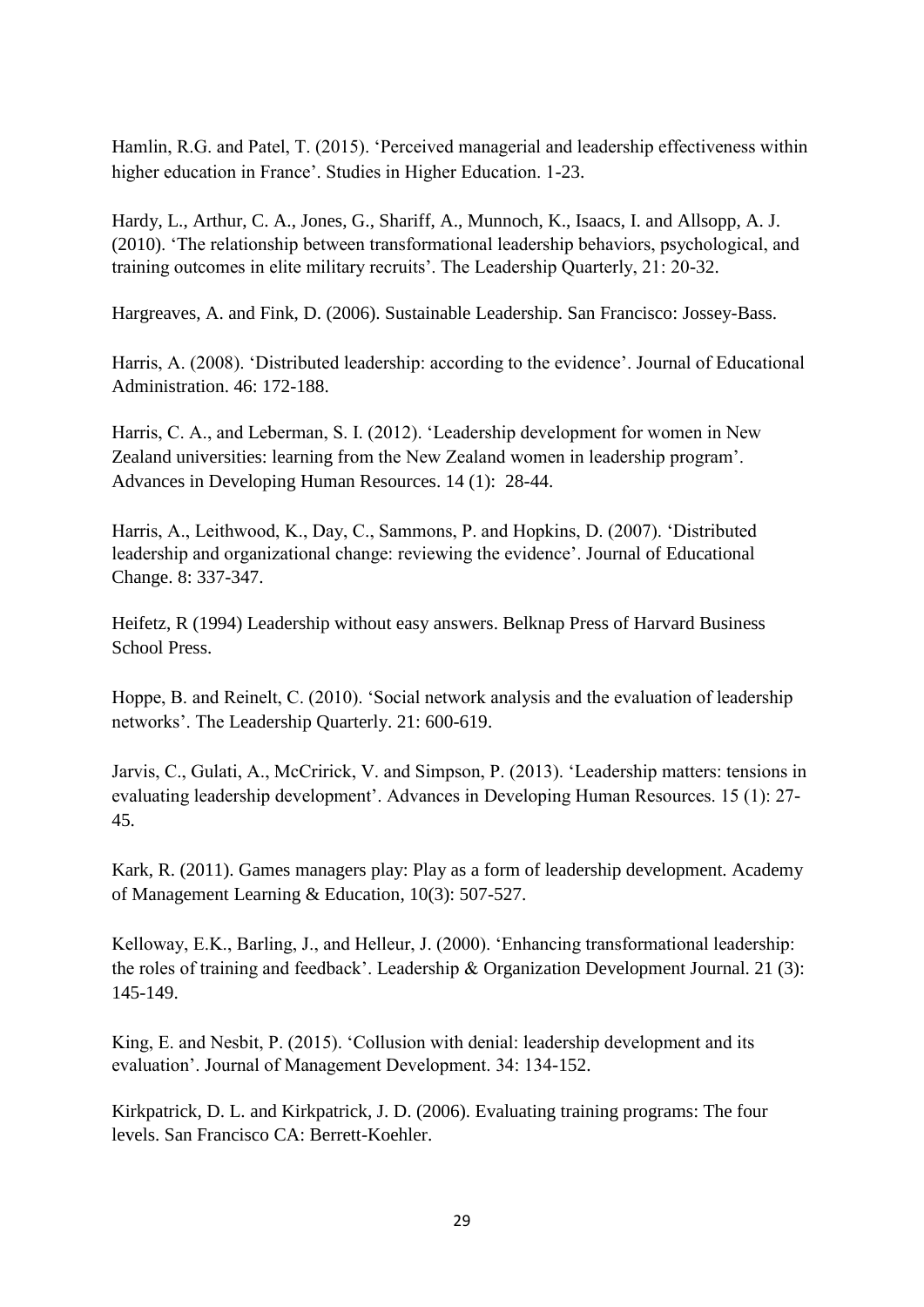Kunda, G. (2006). *Engineering Culture: Control and Commitment in a High-Tech Corporation*: Temple Universty Press.

Ladyshewsky, R. K., and Flavell, H. (2011). 'Transfer of training in an academic leadership development program for program coordinators'. Educational Management Administration & Leadership, 40 (1). 127-147

Leskiw, S. L. and Singh, K. (2007). 'Leadership development: learning from best practices'. Leadership & Organization Development Journal. 28: 444-464.

Lopes, M. C., Fialho, F. A. P., Cunha, C. J. C. A. and Niveiros, S. I. (2013). Business games for leadership development: a systematic review. Simulation & Gaming, 44, 523-543.

Marshall, S. (2012). 'Educational middle change leadership in New Zealand: the meat in the sandwich'. International Journal of Educational Management. 26 (6): 502-528.

Martin, J. S., Mccormack, B. D., Fitzsimons, D. and Spirig, R. (2012). 'Evaluation of a clinical leadership programme for nurse leaders'. Journal of Nursing Management. 20: 72-80.

Martineau, J. W., Hannum, K. M. and Reinelt, C. (2007). 'Introduction' in Hannum, K. M., Martineau, J. W. & Reinelt, C. (eds.) The Handbook of Leadership Development Evaluation. San Francisco: Jossey Bass.

McAllan, W. and MacRae, R. (2010). 'Learning to lead: evaluation of a leadership development programme in a local authority social work service'. Social Work and Social Sciences Review. 14: 55-72.

McDaniel, E. A. (2002). 'Senior leadership in higher education: an outcomes approach'. Journal of Leadership & Organizational Studies, 9 (2): 80-88.

McGivern, G., and Fischer, M. D. (2012). 'Reactivity and reactions to regulatory transparency in medicine, psychotherapy and counselling'. Social Science and Medicine, 74 (3): 289-296.

McGivern, G., G. Currie, E. Ferlie, L. Fitzgerald, and J. Waring. (2015). "Hybrid managerprofessionals' identity work, the maintenance and hybridization of medical professionalism in managerial contexts." *Public Administration* 93 (2):412-432

Militello, M. and Benham, M. K. P. (2010). '"Sorting out" collective leadership: how Qmethodology can be used to evaluate leadership development'. The Leadership Quarterly. 21: 620-632.

Morris, T. L., and Laipple, J. S. (2015). 'How prepared are academic administrators? Leadership and job satisfaction within US research universities'. Journal of Higher Education Policy and Management. 37 (2): 241-251.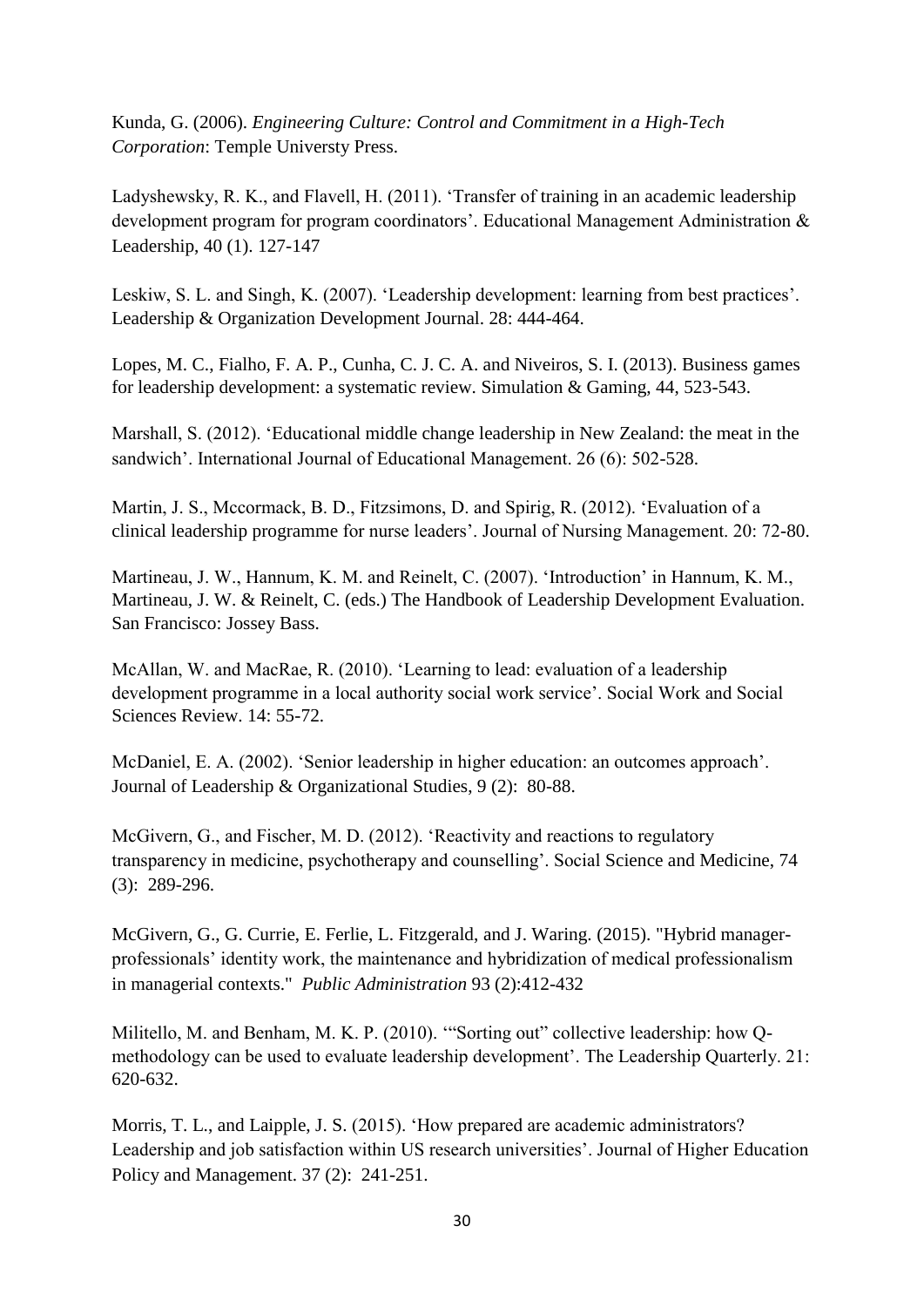Orvis, K. and Ratwani, K. (2010). 'Leader self-development: a contemporary context for leader development evaluation'. The Leadership Quarterly. 21 (1): 657-674.

Owusu-Bempah, J. (2014). 'How can we best interpret effective leadership? The case for Qmethod'. Journal of Business Studies Quarterly, 5(3): 47-58.

Parrish, D.R. (2015). 'The relevance of emotional intelligence for leadership in a higher education context'. Studies in Higher Education, 40(5): 821-837.

Pettigrew, A., Ferlie, E., and McKee, L. (1992). 'Shaping strategic change'. London: Sage Rodgers, H., Frearson, M., Holden, R.,and Gold, J. (2003). 'The rush to leadership'. Presented at Management Theory at Work conference, Lancaster University.

Rowley, D.J. and Sherman, H. (2003). 'The special challenges of academic leadership'. Management Decision. 41 (10): 1058-1063.

Russon N.W. and Reinelt, C. (2004). 'The result of an evaluation scan of 55 leadership development programs'. Journal of Leadership and Organizational Studies. 10 (3): 104-107.

Scott, G., Bell, S., Coates, H., and Grebennikov, L. (2010). 'Australian higher education leaders in times of change: the role of Pro Vice-Chancellor and Deputy Vice-Chancellor'. Journal of Higher Education Policy and Management. 32 (4): 401-418.

Simmonds, D. and Tsui, O. (2010). 'Effective design of a global leadership programme'. Human Resource Development International. 13 (5): 519-540.

Solansky, S. (2010). 'The evaluation of two key leadership development components: Leadership skills assessment and leadership mentoring'. The Leadership Quarterly. 21 (1): 675-681.

Spendlove, M. (2007). 'Competencies for effective leadership in higher education'. International Journal of Educational Management. 21(5): 407-417.

Spillane, J., Halverson, R. and Diamond, J.B. (2001). Investigating school leadership practice: A distributed perspective. Educational researcher, 30(3): 23-28.

Spillane, J.P., Halverson, R. and Diamond, J.B. (2004). Towards a theory of leadership practice: A distributed perspective. Journal of curriculum studies, 36 (1): 3-34.

Storey, J. (2004). Leadership in organizations - current issues and key trends. London: Routledge.

Tolar, M. H. (2012). 'Mentoring experiences of high-achieving women'. Advances in developing human resources, 14 (2): 172-187.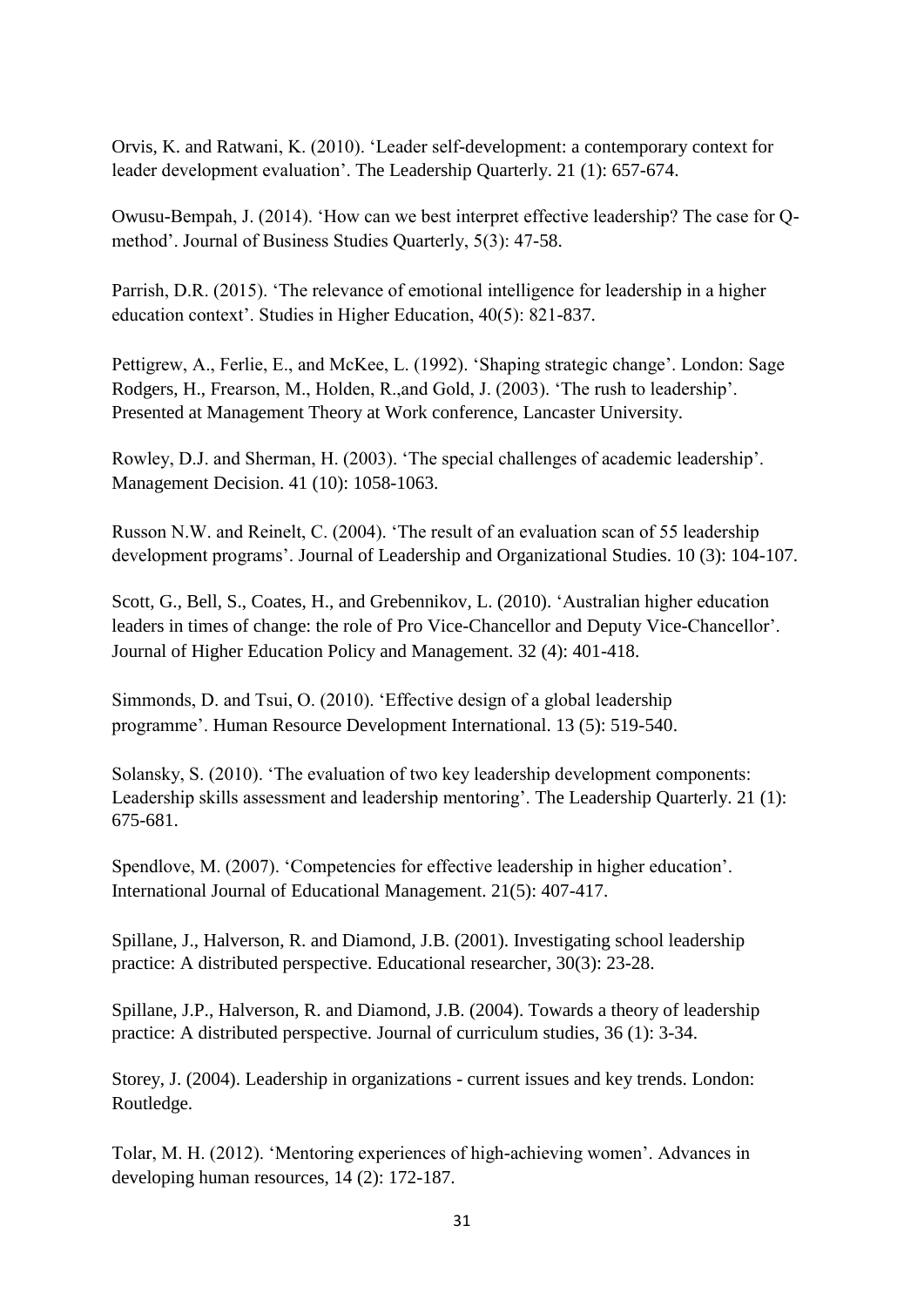Turnbull, S., and Edwards, G. (2005). 'Leadership development for organizational change in a new UK university'. Advances in Developing Human Resources, 7 (3): 396-413.

Uhl-Bien, M. and Riggio, R. (2014). 'Followership Theory: A review and research agenda'. The Leadership Quarterly. 25 (1): 83-104.

Vilkinas, T. and Ladyshewsky, R.K. (2012). 'Leadership behaviour and effectiveness of academic program directors in Australian universities'. Educational Management Administration & Leadership. 40 (1): 109-126.

Wolverton, M., Ackerman, R. and Holt, S. (2005). 'Preparing for leadership: What academic department chairs need to know'. Journal of Higher Education Policy and Management. 27(2): 227-238.

Zuber-Skerritt, O., and Louw, I. (2014). 'Academic leadership development programs: a model for sustained institutional change'. Journal of Organizational Change Management, 27 (6): 1008-102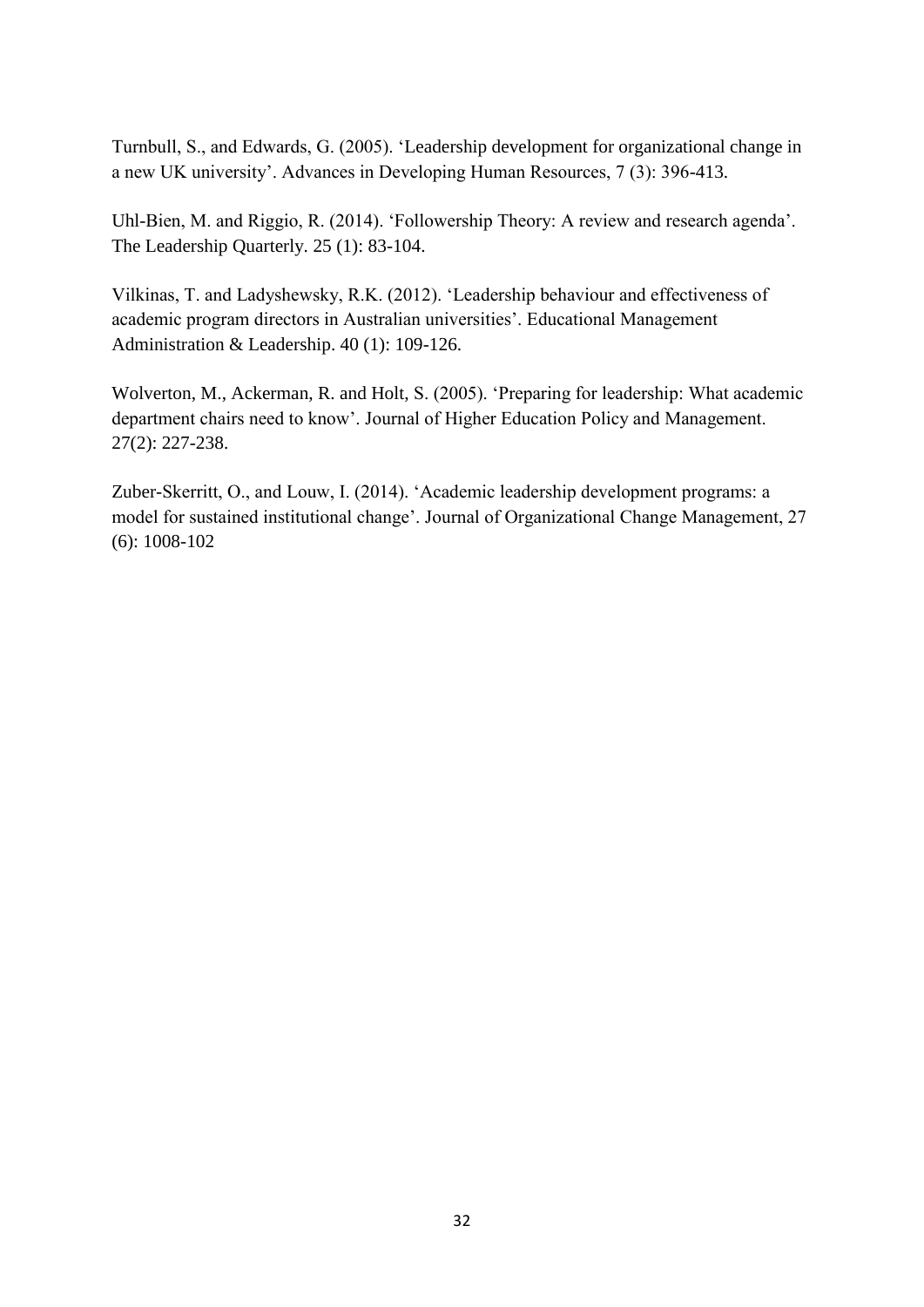| Group          | Search         |            | <b>Sources</b>    |               |              |                   |
|----------------|----------------|------------|-------------------|---------------|--------------|-------------------|
|                | strategy       |            |                   |               |              |                   |
|                |                |            |                   |               |              |                   |
| 1              | S <sub>1</sub> | Leadership | Interventions     | Higher        |              | (i)               |
|                |                |            | Developments      | education     |              | Databases:        |
|                |                |            | Programmes        |               |              | ProQuest          |
|                |                |            | Activities        |               |              | Abi/Inform,       |
|                |                |            | Training          |               |              | <b>Business</b>   |
|                | S <sub>2</sub> | Leadership | Results           | Higher        |              | Source            |
|                |                |            | Impacts           | Education     |              | Complete,         |
|                |                |            | Effectiveness     |               |              | <b>IBSS</b> and   |
|                |                |            | Outcomes          |               |              | <b>ERIC</b>       |
|                |                |            | Evidence          |               |              |                   |
|                | S <sub>3</sub> | Leadership | Interventions     | Higher        | Metrics      | (ii)              |
|                |                |            | Developments      | Education     | <b>Tools</b> | <b>Additional</b> |
|                |                |            | Programmes        |               | Quantitative | review of 12      |
|                |                |            | <b>Activities</b> |               | Qualitative  | high Impact       |
|                |                |            | Training          |               | Systematic   | Factor            |
|                |                |            |                   |               | reviews      | journals (3)      |
|                |                |            |                   |               |              | and above)        |
| $\overline{2}$ | <b>S4</b>      | Leadership | Interventions     | $\langle not$ | Metrics      | Databases:        |
|                |                |            | Developments      | limited to    | <b>Tools</b> | ProQuest          |
|                |                |            | Programmes        | Higher        | Quantitative | Abi/Inform,       |
|                |                |            | Activities        | Education>    | Qualitative  | <b>Business</b>   |
|                |                |            | Training          |               | Systematic   | Source            |
|                |                |            |                   |               | reviews      | Complete,         |
|                |                |            |                   |               | Evaluation   | <b>IBSS</b> and   |
|                |                |            |                   |               |              | <b>ERIC</b>       |

*Table 1: Structured review search strategies used at Stage 2 of structured review process*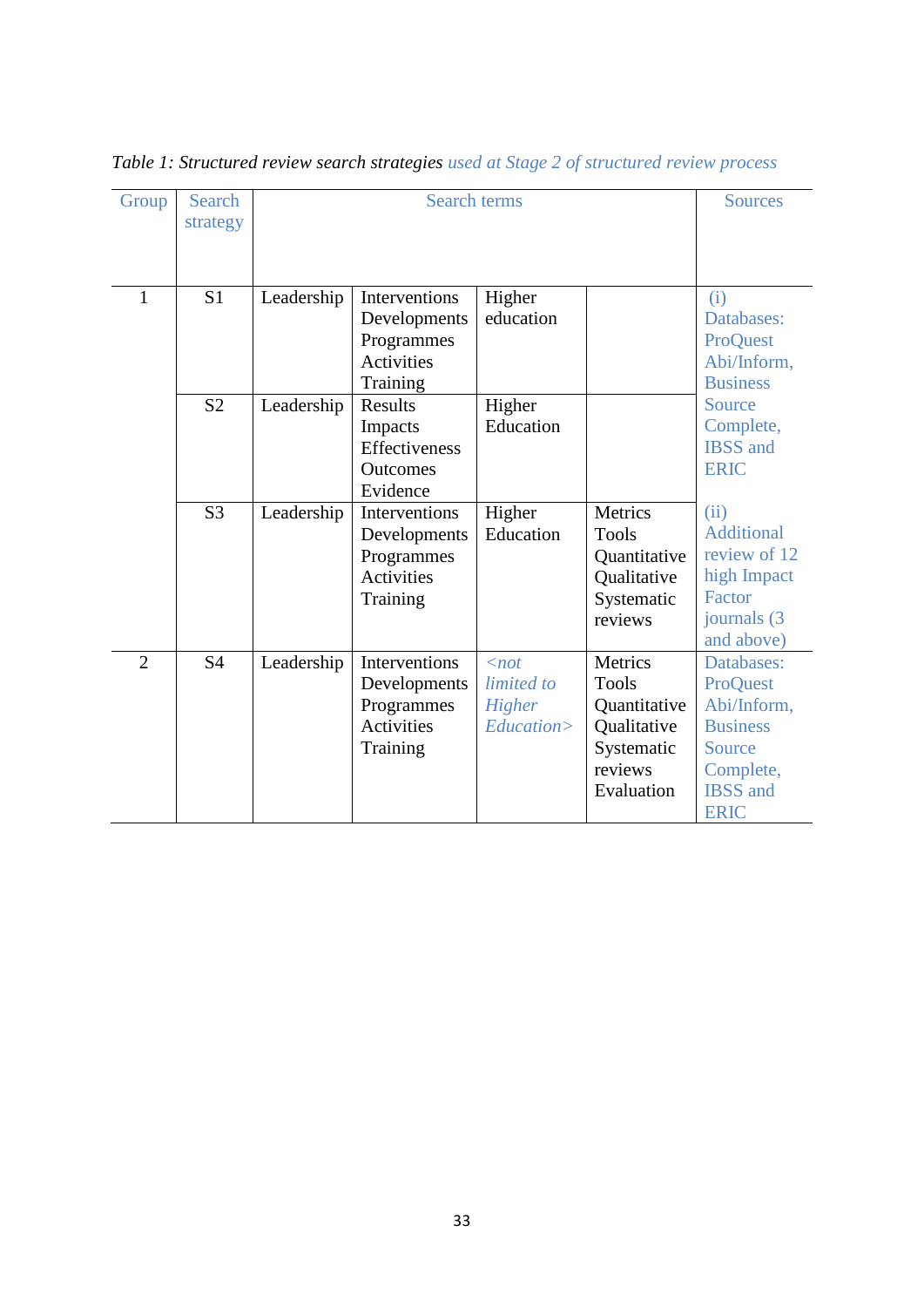

*Figure 1: Structured review methodology*